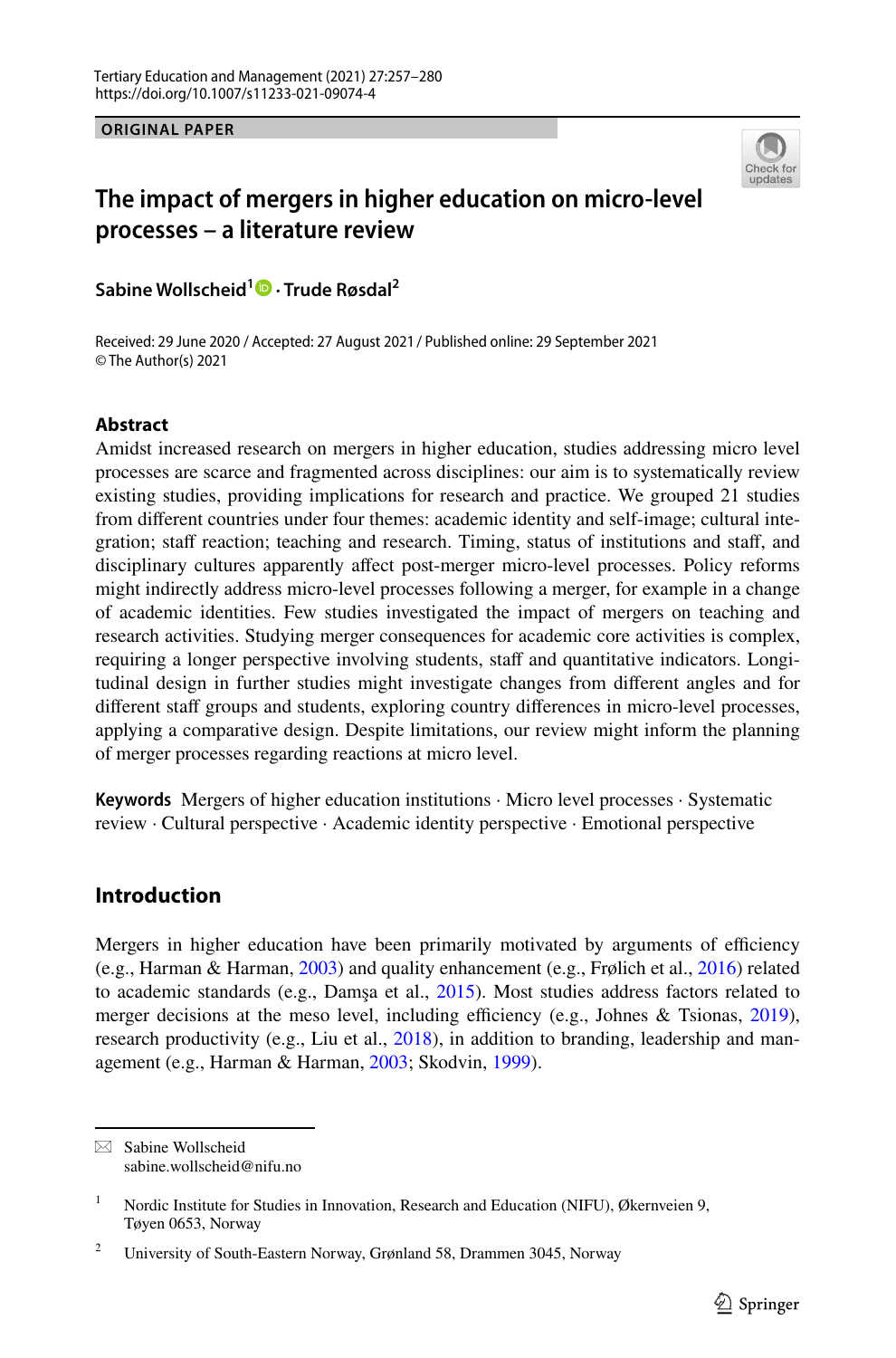In contrast, research at the micro level, comprising small scale phenomena in result of a merger decision (see e.g., Ylijoki,  $2014$ ) is relatively scarce and fragmented. At the same time, research of micro level processes is important, as it addresses those individuals who are directly afected by the mergers, such as academic and administrative staf. Addressing this gap, our aim is to identify and review this literature to provide a more consistent picture of that knowledge. We agree with Harman and Harman ([2003\)](#page-21-0) that sensitivity to human and cultural factors is crucial for successful mergers. By micro-level processes we mean activities and routines related to staff (academic and administrative), changes in (academic) identities, and staff emotions and perceptions.

Our review is motivated by the argument that that mergers indirectly afect teaching and research by changed activities and routines at the micro level in result of a merger decision. For example, academics, who are moved from a more teaching-oriented to a more research-oriented institution, might reduce their efort in teaching by spending more time on research.

Higher education institutions, here, comprise universities, university colleges (colleges of applied sciences) and research institutions.<sup>[1](#page-1-0)</sup> They can be labeled 'hybrid', assumed to employ diferent cultures (academic vs. administrative) and disciplines (Becher & Trowler, [1989\)](#page-21-4). Mergers might enhance complexity, as diferent institutions might have distinct sectoral roles. Universities and university colleges, for example, vary in their academic role, their focus on teaching vs. research, their organizational culture (Harman, [1989\)](#page-21-5), and their reward structure (Harman, [2002](#page-21-6)).

Describing diferent types of mergers Harman and Harman [\(2003](#page-21-0)) distinguish frst, between voluntary mergers, resulting from the initiative of the participating institutions themselves, in contrast to forced mergers, for example initiated by the government; second, between horizontal mergers, that is mergers of institutions that provide courses in the same feld of study, and vertical mergers, ofering courses in diferent areas. Third, they distinguish between consolidation of two or more institutions of similar size forming a new institution, and the 'take-over' of a small institution by a large institution. Fourth, mergers can involve institutions from one higher education sector (single sector), or they might involve institutions from diferent sectors. Finally, one can distinguish between two-partner and multi-partner mergers. Acquisition mergers of diferent-size institutions and complementarity mergers have been shown as more successful than consolidation mergers (e.g., Boling et al., [2017](#page-21-7)) and voluntary mergers turned out to be more successful than forced (e.g., Skodvin, [1999\)](#page-22-1).

In the following, we focus on the categorization voluntary vs. forced and horizontal vs. vertical, in addition to number of institutions involved in a merger. We assume that these categories are most frequently used in the literature on mergers of higher education institutions. By focusing on few categories, we aim to reduce complexity in our analyses.

<span id="page-1-0"></span><sup>&</sup>lt;sup>1</sup> The term higher education institution is well established in the literature and will be used consistently. The term organization, however, will be used when speaking of organizations, in general.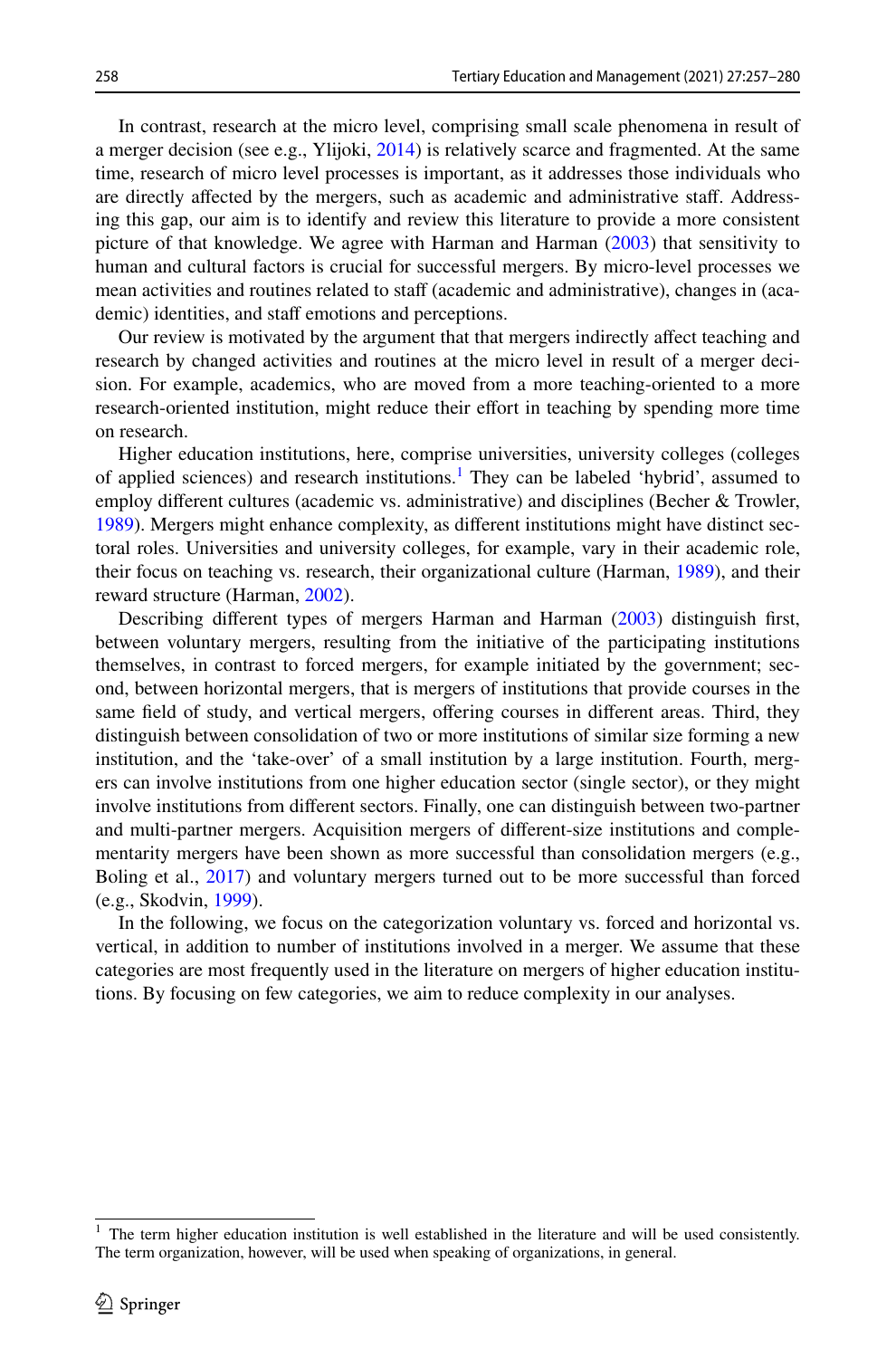# **Overview of the literature**

Some scholars in diferent disciplines have studied changes at the micro level, in consequence of a merger. By exploring how academics respond to structural reforms in a Finnish context, and how these mechanisms shape academic culture, work practices and academic identities, Ylijoki [\(2014](#page-23-0)) found that the most common construction was that of a 'conformist identity', referring to academics who adapt to structural change, in contrast to a 'resistant identity'. The 'dramaturgical identity' draws on refexive impression management, showing a kind of façade to create a proper image. However, because of the complexity of interrelated changes, Ylijoki [\(2014](#page-23-0)) seemed to be unable to separate impacts of the reform, but concludes that structural reforms seemed to have both intended and unintended efects, as they infuence the working climate and sensitize academics to an increasing need for profling, branding and justifying their existence.

Addressing diferences between academic and administrative staf, Safavi and Håkanson ([2018\)](#page-22-2) found that the merger of a large, research-intensive and international recognized university and a smaller, well-acknowledged art college in the UK, was perceived very differently by administrative and academic staff. Teaching and research seemed to be weakly afected by the merger, as these activities were undertaken in discipline-based departments with diferent profles. In both institutions, high quality of teaching and research was recognized. For most academics, the merger notably meant only small changes to ongoing activities, mainly related to the unique academic culture of the art college, its quality of research and small overlap between its teaching and research with those of the larger research-oriented university. In general, academic staff could go on with teaching as before, and those engaged in research continued without disruption. According to the study authors, one should regard these fndings in their context, with two institutions with a long history of collaboration, the backdrop for this voluntary merger. This might partly explain behavior and lack of resistance of the academic staff. In contrast, for administrative staff in the art college, the merger led to major changes and was perceived as a threat to careers and job security.

For the integration of a national educational research institute into a Grande École in France, Evans ([2017\)](#page-21-8) found that faculty of the research institute evaluated their environment as less congenial and satisfying than colleagues of the larger institution. In general, fndings showed widespread dissatisfaction, lowered morale, frustration and disillusionment created by people's impeded possibility to carry out their work as they wished.

Following a horizontal forced merger between two departments within the same university in Australia, Dasborough et al. ([2015\)](#page-21-9) investigated how employees' perceptions shape emotional responses toward organizational change and explored emotional variation. They found that at the anticipation stage, people can be categorized into three qualitatively different understandings, determined by their perception of the upcoming change and their emotions attached. These were either a *promising*, a *threatening* or an *inevitable* understanding. The promising understanding was solely held by older males and full professors with tenure; the latter were mainly held by those who were younger and untenured. Further, it was shown that emotions became less intense over time, moving from anticipatory emotions of hope and fear, to realized emotions of happiness and sorrow.

Furthermore, Lawlor [\(2013](#page-22-3)) followed a so-called horizontal micro-merger of two halves of the same faculty of an Irish higher education institution, investigating the post-merger impact. The one half of the merging faculty had to physically move their workplace from one building to another, which improved work environment and overall satisfaction among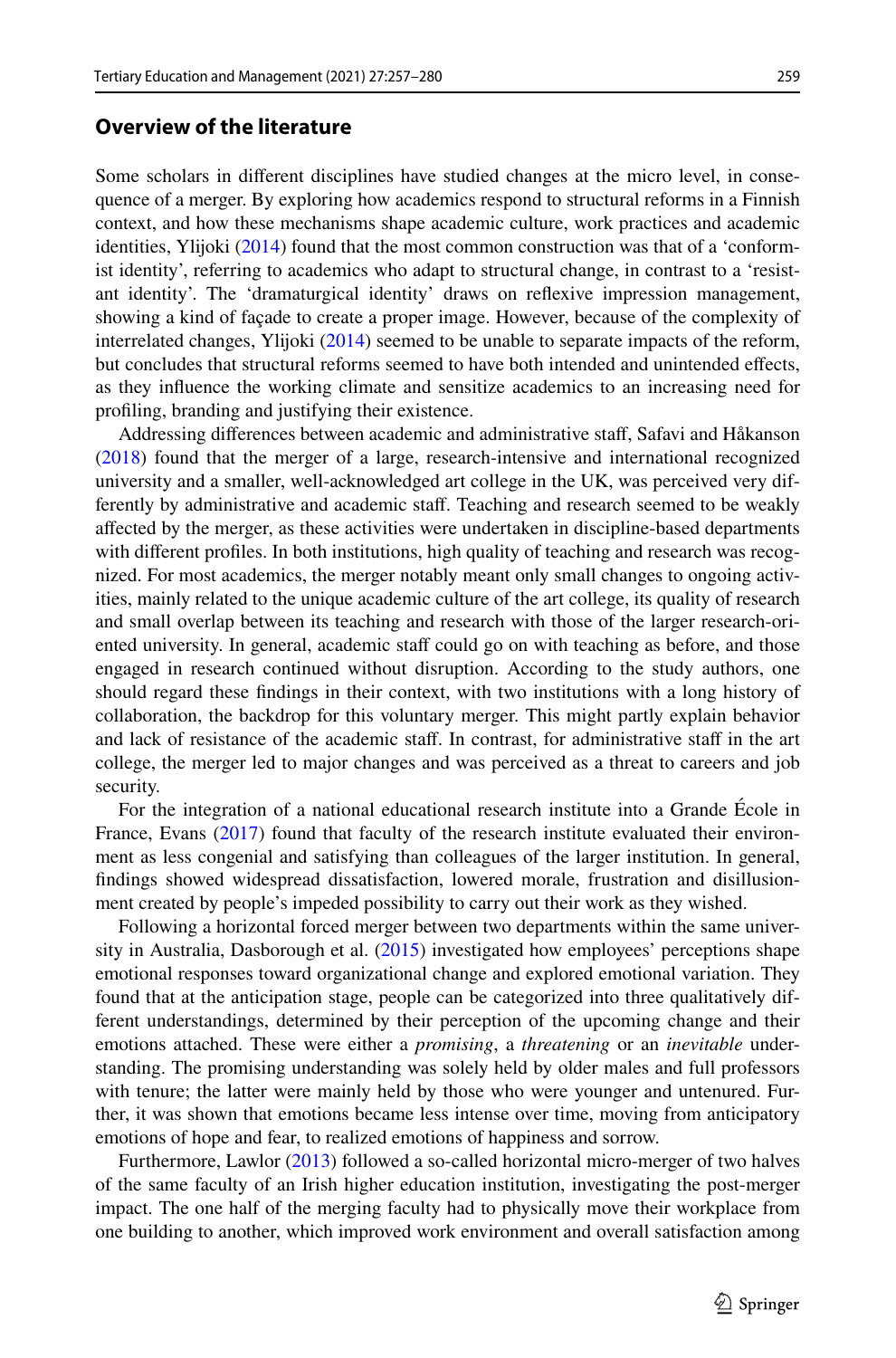staf. But although a 'happy' merger, it also resulted in feelings of uncertainty related to job security.

These studies address diferent issues in relation to a merger at the micro level such as changing academic identities, changing academic cultures, diferences in perception across different staff groups and strong feelings associated with the merger. Mergers in higher education have been studied from diferent perspectives (Ripoll-Soler & de-Miguel-Molina, [2019](#page-22-4)), but at the same time existing studies are highly diverse, applying diferent theoretical perspectives, and are fragmented, i.e., published in diferent journals. There exists no synthesis of this body of knowledge addressing the micro level at higher education institutions.

Thus, given the lack of a systematic review on this knowledge, our aim is to systematically identify, map and synthesize studies, to confgure a more complete picture. We aim to identify studies additional to those above, addressing the micro level in result of a merger decision and to describe implications for further research.

#### **Review question and assumptions**

Studies on mergers in higher education can be characterized by qualitative designs with limited generalizability (e.g., Aagaard et al., [2016;](#page-21-10) Evans, [2017](#page-21-8); Harman & Harman, [2008;](#page-21-11) Safavi & Håkanson, [2018\)](#page-22-2). Limiting the scope to micro-level processes, we expected to fnd few studies to investigate *processes* at the micro level comprising academic and administrative staff. Thus, we exclude students as they are affected by the merger at a larger distance.

Given diferent type of mergers in higher education we ask the following review question: Does type of higher education merger afect micro-level processes? Drawing on the review above, we assume that merger types impact phenomena on the micro level such as changes in academic identity, staff integration, a variety of staff emotions and the core activities, teaching and research. We suppose that micro-level processes might difer for academic and administrative staff groups.

Further, we assume that the national context including educational policies at the macro level, in addition to the type of merger, has an indirect impact on the micro level. Comparing performance outcomes of successful mergers of high-performing universities in a European context, Ripoll-Soler and de-Miguel-Molina ([2019\)](#page-22-4) found a mix of diferent factors at local, national and international level that needed to be analyzed in the integration phase, before a merger could be regarded as successful.

### **Method**

Our method is informed by a meta-synthesis approach, a type of qualitative evidence synthesis. Considering potential relationships of themes across single studies, this approach focuses on fndings across studies that are both in confict and complementary (Walsh and Downe [2005;](#page-22-5) cit. in Saini and Shlonsky, [2012\)](#page-22-6). The aim is to keep the original meaning of each primary study (Walsh and Downe [2005\)](#page-22-5), while critically analyzing fndings between studies for congruencies and similarities (see, Thorne et al., [2004](#page-22-7)). Characteristics of a qualitative evidence synthesis are the extraction of themes, their comparison and contrast, and the synthesis of fndings. This approach starts with a predefned research question and assumptions guided by previous research – as presented in the previous section – and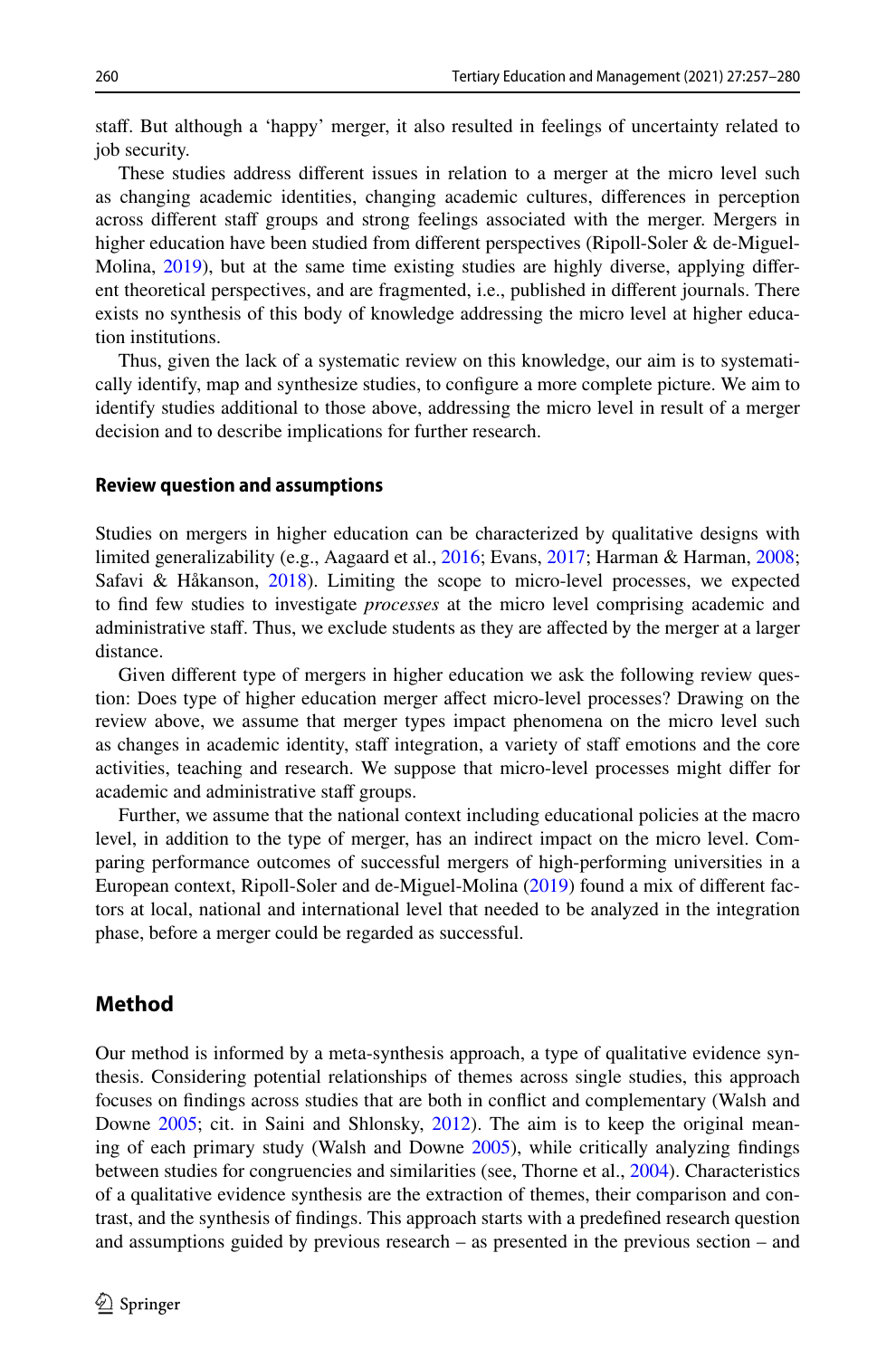followed by strategies for systematic literature search, study selection, data analysis and synthesis of findings (see, Thorne et al., [2004\)](#page-22-7).

### **Literature search and study selection**

We limited our search to empirical studies published in English in peer-reviewed journals from 1999 to 2020. We conducted a search in the following electronic databases: WoS (Web of Sciences) and ERIC (Education Resource Information Center), in addition to Google Scholar. Key terms were merger, higher education, university, college, culture, micro and staf. For each database, these terms were truncated and combined by using BOOLEAN operators AND and OR.

We conducted the literature search in April 2018 (updated in March 2020) in collaboration with our research librarian. To retrieve qualitative studies is challenging, as they are less well indexed in electronic databases. To identify additional studies, we combined the search in databases with snowball searches in reference lists of core articles. Further, we conducted hand searches in two leading journals in the feld, Studies in Higher Education and Higher Education, and in a book series published by Springer (Higher Education Dynamics); we particularly investigated Volume 46, Mergers in Higher Education. The search resulted in approximately 750 articles in total.

We screened titles and abstracts and ended up with approximately 70 articles. These were retrieved in full text and read according to the following inclusion criteria: frst, it had to deal with a merger of higher education institutions; second, it had to address microlevel processes addressing staff at different levels; third, it had to be an empirical study; and fourth, it had to be published in a peer-reviewed journal or book series addressing the topic.

Of the approximately 70 full-text articles, we excluded 49 studies after full text reading. These were excluded mostly because they did not address the review question on micro level perspectives related to mergers in higher education, and for example rather dealt exclusively with structural changes (Kyvik, [2004](#page-22-8)), reorganization (Yang, [2000](#page-23-1)), organizational change in higher education (Gornitzka, [1999\)](#page-21-12), power relations (Marginson, [1997](#page-22-9)) or other aspects, not addressing micro -level processes, for example academic productivity on an aggregated level (Liu et al., [2018\)](#page-22-0). A few articles were also excluded, as they were no empirical studies (Elliot, [2005;](#page-21-13) Rowley, [1997\)](#page-22-10). We ended up with 21 eligible studies for analysis. These were exclusively published in international journals, and most of them were categorized as vertical forced mergers.

### **Coding and analysis**

The analyses includes a map of studies according to the following characteristics: author and publication year; country; merger types/categories, according to Harman and Harman [\(2003](#page-21-0)) (if reported), in addition to name and number of higher education institutions involved (if reported); aim of the study (in relation to the review question); study design; main fndings/conclusions provided by the study author(s). Data were collected in an Excel-sheet template specifed for the purpose of our review. Such a mapping approach can be characterized as a descriptive analysis, inspired by document and content analysis techniques (e.g., Robson & McCartan, [2011](#page-22-11)), consisting of several tasks, which are iterative rather than subsequent.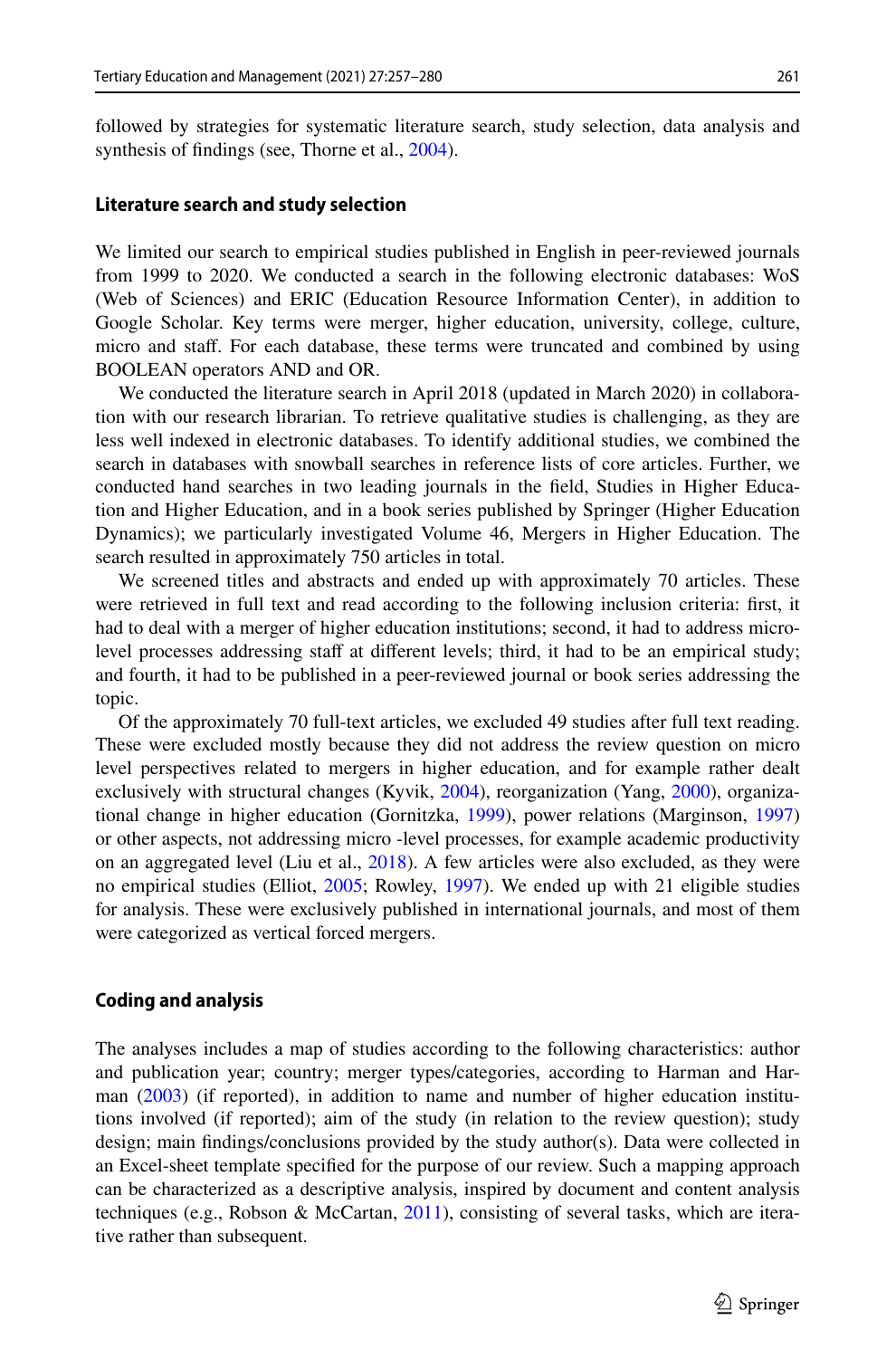We read the included studies, and we applied a wide reading strategy to screen titles and abstracts and capture basic information on authors, publication year and publication channel and country context. During narrow reading, i.e., a re-reading of specifc parts (e.g., introduction, method, fndings and conclusions), we coded corresponding text with respect to the review question. During this process core fndings and conclusions provided by the study author(s) were read with the lens of our review questions (Robson and McCartan 2011). Informed by a meta-synthesis approach, we coded main phrases and themes across study fndings. The analysis was supported by means of the computer-assisted qualitative data analysis software (CAQDAS) NVivo to facilitate data management and increase transparency and rigor (Richards, [2009](#page-22-12)). The coding process was informed by our assumptions, and careful reading of the included studies. Thus, the coding process, can be characterized as both deductive and inductive. Most of our data, i.e., included studies drawing on qualitative epistemology. For studies drawing on quantitative epistemology we used the authors' conclusions, rather than statistical fndings for our synthesis. To increase taxonomic validity and ensure reaching thematic saturation, the frst author coded the included studies which provided a provisional coding taxonomy, which was validated and revised by the second author. The fnal structure of codes was developed in dialogue between the frst and second author.

# **Findings**

In the following we provide a mapping of the included studies, which is then followed by a synthesis of core themes within and across the studies.

### **Study description**

We included 21 studies in our review, published between 2004 and 2019. Among these, four studies were conducted in South Africa, four in the United States and fve in Finland. Three were conducted in the United Kingdom (including Northern Ireland) and one in Ireland. The remaining studies were conducted in Australia (1 study), China (1 study), Denmark (1 study) and France (1 study). Limiting our sample to English language, this picture might have some language bias. We nevertheless assume that the relevant studies in the feld are published in English. In most of the studies, the mergers can be classifed as vertical forced mergers of two or more higher education institutions; three can be described as horizontal forced, and one as a vertical voluntary merger. Most studies applied a qualitative design, of which most applied a case study design, including diferent data sources. The remaining quantitative studies applied either a survey among staff members, a bibliometric design in combination with a survey, or a longitudinal design including a survey before and after the merger.

Table [1](#page-6-0) describes the sample of included studies according to merger type and institutions, study design and study aim addressing our review question. Our categorization of mergers was mostly drawn from information given by the study authors (Fig. [1\)](#page-12-0).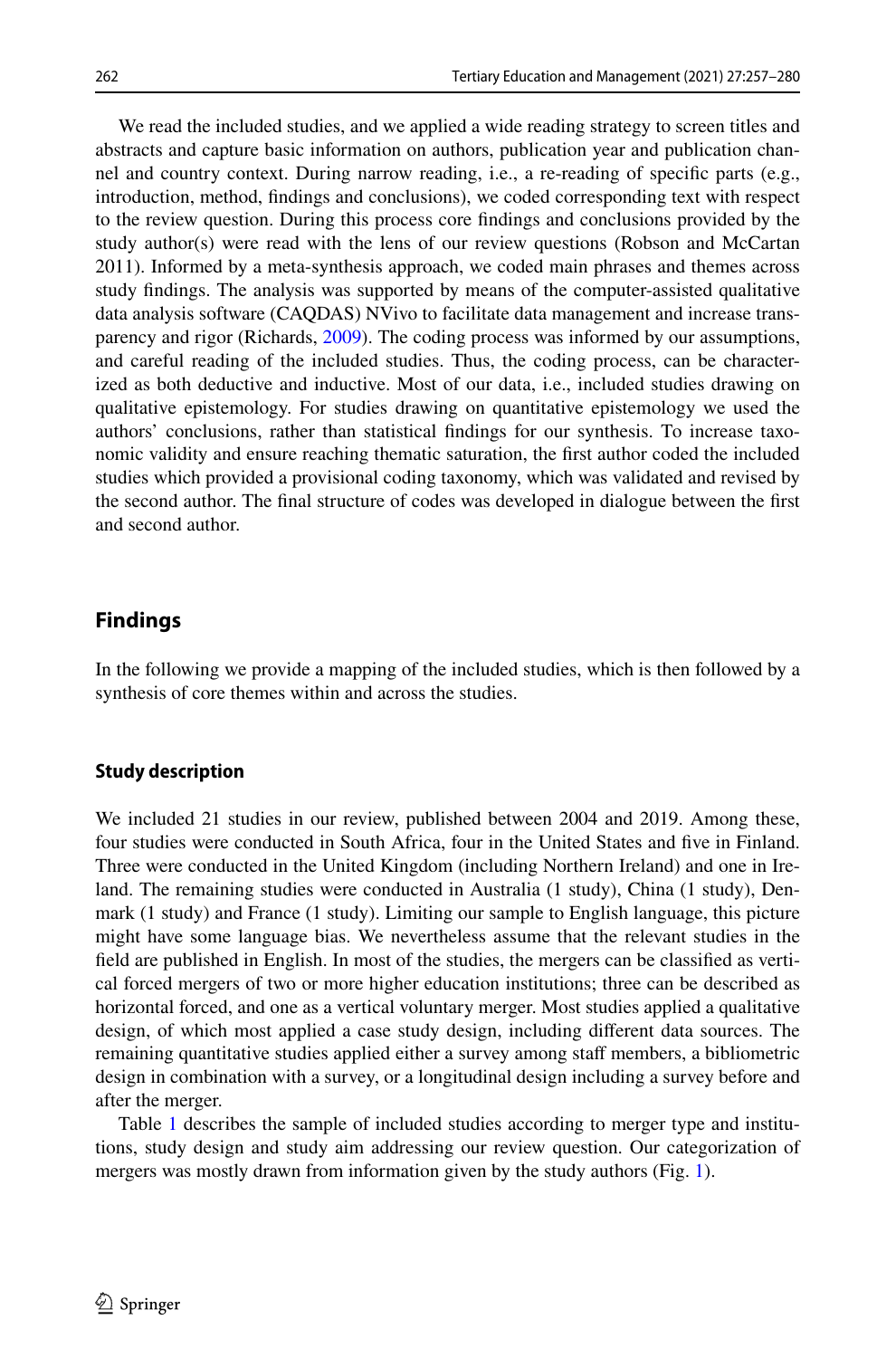<span id="page-6-0"></span>

| Table 1 Description of included studies              |                                                                                                                                                                                                                                                                                                                                                                                                                                                                             |                                                    |                                                                                                                                                                       |
|------------------------------------------------------|-----------------------------------------------------------------------------------------------------------------------------------------------------------------------------------------------------------------------------------------------------------------------------------------------------------------------------------------------------------------------------------------------------------------------------------------------------------------------------|----------------------------------------------------|-----------------------------------------------------------------------------------------------------------------------------------------------------------------------|
| Country; publication type<br>Study ID: first author; | Merger type;<br>Institutions                                                                                                                                                                                                                                                                                                                                                                                                                                                | Study design                                       | Aim (with respect to review question)                                                                                                                                 |
| Aagaard et al. (2016)<br>Denmark<br>journal          | School of Business; Danish University of<br>Education; Danish Institute of Agricul-<br>University of Aarhus: Merger of Aarhus<br>University of Aalborg merged with The<br>tural Sciences; National Environment<br>Danish Building Research Institute<br>Two selected mergers<br>Research Institute<br>Vertical forced                                                                                                                                                       | Case study of two selected institutions,<br>survey | universities with regard to tasks, missions,<br>To investigate the integration of units that<br>differ significantly from the traditional<br>organization and culture |
| Becker et al. (2004);<br>South Africa<br>journal     | of Education Pretoria into University of<br>Two institutions: Corporation of College<br>Vertical forced<br>Pretoria                                                                                                                                                                                                                                                                                                                                                         | Semi-structural interviews                         | To investigate the impact of the incorporation<br>on academic staff members interactions                                                                              |
| Cai (2006)<br>journal<br>China                       | and offering similar programs in education<br>three institutions: University A, University<br>10 years ago through the amalgamation of<br>University A and B were similar in terms of<br>B and College C, located in the same city<br>academic strength and organizational age<br>College C was a much younger institution<br>offering only short undergraduate non-<br>Provincial university in China, formed<br>degree programs<br><b>Vertical forced</b><br>and training | Case study                                         | To discover and better understand academic<br>staff integration in a post-merger Chinese<br>university                                                                |
| Cartwright et al. (2007)<br>journal<br>UK            | Two universities with similarly long history<br>and collaboration, the one significant<br>larger in size than the other<br>Vertical voluntary                                                                                                                                                                                                                                                                                                                               | Survey                                             | involved in a university merger from a<br>To study the experiences of employees<br>stress and well-being perspective                                                  |
| Dasborough et al. (2015)<br>Australia<br>journal     | Merger of two university departments<br>("organizational change")<br>Horizontal forced                                                                                                                                                                                                                                                                                                                                                                                      | In-depth interviews at two points in time          | To explore employees' emotions during<br>structural change                                                                                                            |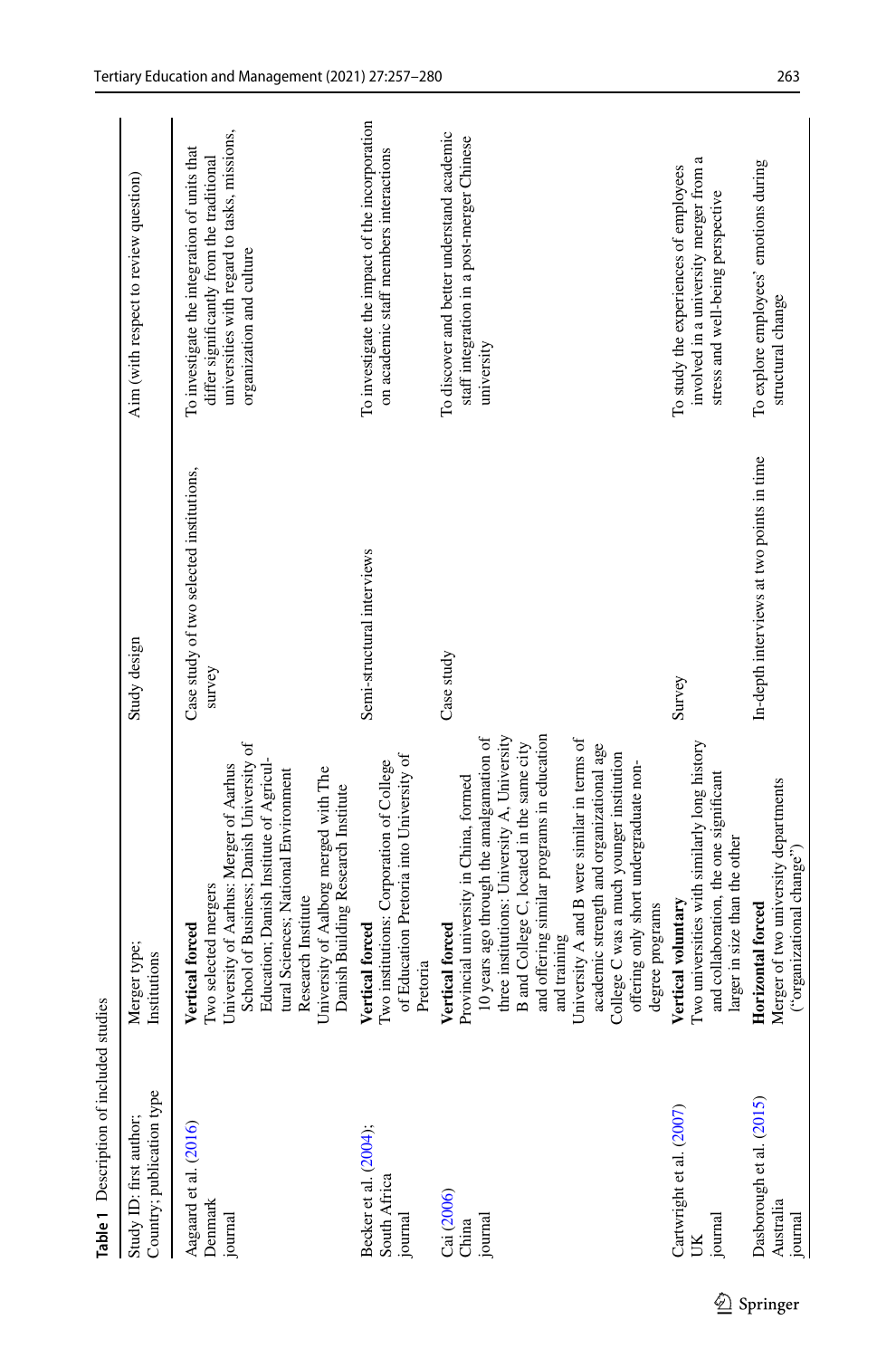|          | Table 1 (continued)                                            |                                                                                                                                                                                                                                                                                                        |                                             |                                                                                                                                                                                                                                    |
|----------|----------------------------------------------------------------|--------------------------------------------------------------------------------------------------------------------------------------------------------------------------------------------------------------------------------------------------------------------------------------------------------|---------------------------------------------|------------------------------------------------------------------------------------------------------------------------------------------------------------------------------------------------------------------------------------|
| Springer | Country; publication type<br>Study ID: first author;           | Merger type;<br>Institutions                                                                                                                                                                                                                                                                           | Study design                                | Aim (with respect to review question)                                                                                                                                                                                              |
|          | Evans (2017)<br>France<br>journal                              | educational research institute, maintained<br>Two institutions: Integration of a national<br>by the French Ministry of Education,<br>within a grande école<br>Vertical forced                                                                                                                          | Semi-structured interviews                  | The extent to and the ways in which features<br>of the transition touch the working life of<br>the staff?                                                                                                                          |
|          | Lawlor (2013)<br>Ireland<br>journal                            | of the faculty. ("organizational amalgama-<br>separate, geographically disparate halves<br>institution experienced a merger of two<br>Faculty within an Irish higher education<br>Horizontal forced/strategic<br>$\text{tion}^{\prime\prime}$                                                          | In-depth interviews with                    | experienced in the merger entity, in terms<br>of employees' perceptions regarding the<br>To examine the post-merger stage being<br>impact of the merger on them, from a<br>Staff perceptions - post merger<br>personal perspective |
|          | Leslie et al. (2018)<br>Journal<br><b>SQ</b>                   | For-profit university (MERU): Merger of<br>PRF: graduate school with multiple cam-<br>undergraduate and graduate campuses<br>puses, specialized in providing profes-<br>NT: traditional university with several<br>sional qualification in psychology;<br>two private institutions:<br>Vertical forced | Semi-structured interviews                  | faculty perspective, and its major outcomes<br>were evaluated in terms of various success<br>The change process was studied from the<br>dimensions                                                                                 |
|          | Maree and Eiselen (2004)<br>South Africa<br>journal            | Two institutions: Merger between the former<br>Pretoria Teacher's Training College and<br>the University of Pretoria<br><b>Vertical forced</b>                                                                                                                                                         | Mixed methods: literature review and survey | What are the emotional intelligence profiles<br>of academics in a merger setting?                                                                                                                                                  |
|          | Pritchard and Williamson (2007)<br>Northern Ireland<br>journal | University of Ulster and the Ulster Poly-<br>Transbinary amalgamation of the New<br>Two higher education institutions<br>Vertical forced<br>technic                                                                                                                                                    | Mixed method: survey and interviews         | How did the merger affect staff and influence<br>their experiences, as academics and admin-<br>istrators over more than 20 years?                                                                                                  |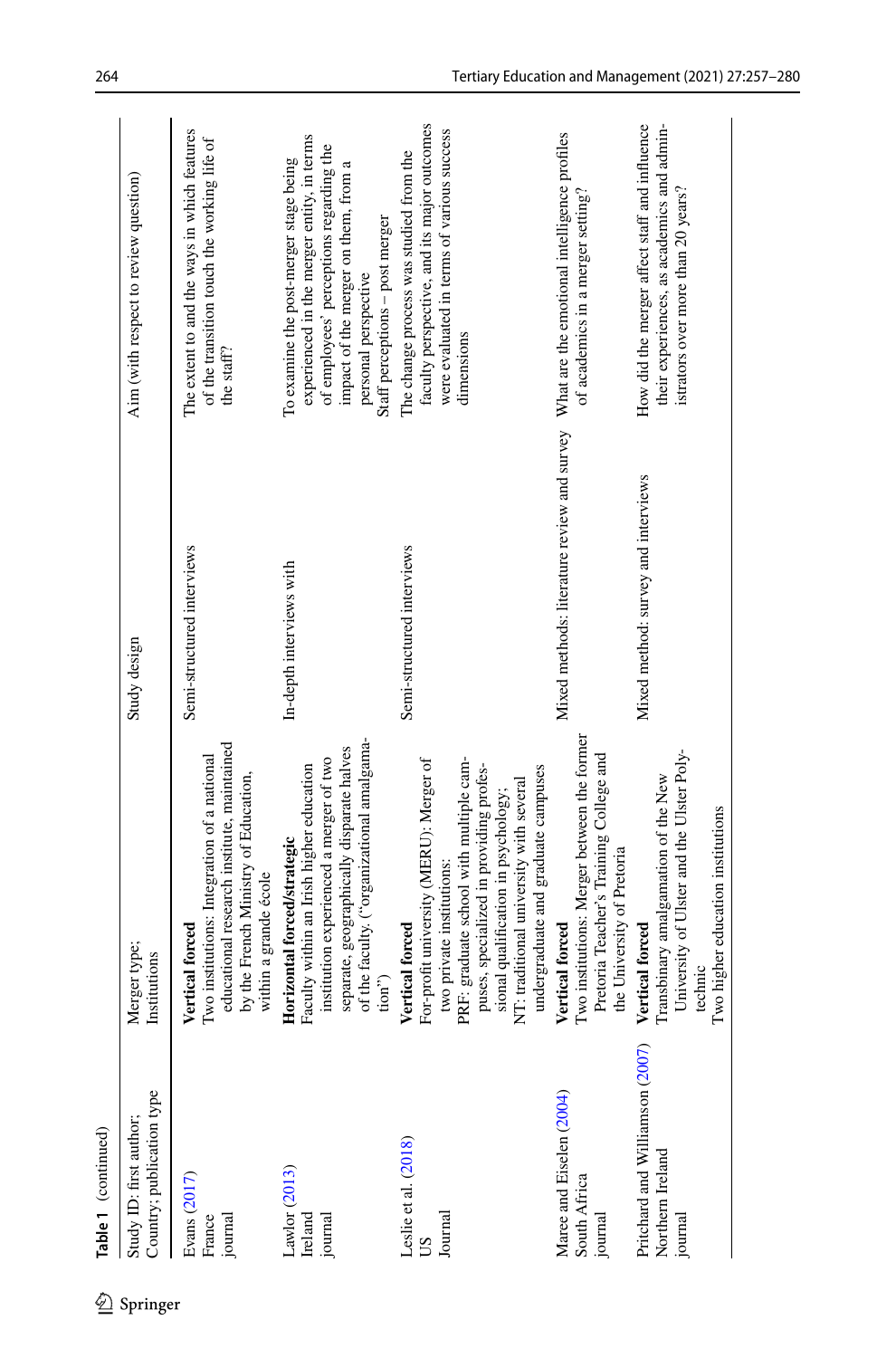| Survey, conducted 2 years after merger<br>years of the merger process<br>Study design<br>Case study<br>Survey<br>residential Comprehensive University with<br>a predominately undergraduate population<br>Consolidation of the state's health science-<br>student body with a small primarily non-<br>Consolidation of two institutions with dif-<br>- Georgia Health Sciences (Medical Cam-<br>pus) University, a high-status, research-<br>and Augusta State University (Summer-<br>University of Eastern Finland, merger of<br>predominately professional, graduate<br>ville Campus), a low-status, teaching<br>Universities of Joensuu and Kuopio<br>focused Research University and its<br>focused health-oriented institutions<br>oriented, liberal arts college<br>Vertical voluntary<br>Vertical forced<br>Vertical forced<br>Vertical forced<br>ferent status<br>Merger type;<br>Institutions<br>Safavi and Håkanson (2018)<br>Country; publication type<br>Reinke and Evans (2014)<br>Puusa and Kekäle (2015)<br>Study ID: first author;<br>Ribando et al. $(2017)$<br>US<br>Finland<br>Journal<br>journal<br>journal<br>SU | Table 1 (continued) |                                      |                                               |                                                                                                                                                                                                                                                                                             |
|---------------------------------------------------------------------------------------------------------------------------------------------------------------------------------------------------------------------------------------------------------------------------------------------------------------------------------------------------------------------------------------------------------------------------------------------------------------------------------------------------------------------------------------------------------------------------------------------------------------------------------------------------------------------------------------------------------------------------------------------------------------------------------------------------------------------------------------------------------------------------------------------------------------------------------------------------------------------------------------------------------------------------------------------------------------------------------------------------------------------------------------|---------------------|--------------------------------------|-----------------------------------------------|---------------------------------------------------------------------------------------------------------------------------------------------------------------------------------------------------------------------------------------------------------------------------------------------|
|                                                                                                                                                                                                                                                                                                                                                                                                                                                                                                                                                                                                                                                                                                                                                                                                                                                                                                                                                                                                                                                                                                                                       |                     |                                      |                                               | Aim (with respect to review question)                                                                                                                                                                                                                                                       |
|                                                                                                                                                                                                                                                                                                                                                                                                                                                                                                                                                                                                                                                                                                                                                                                                                                                                                                                                                                                                                                                                                                                                       |                     |                                      | Qualitative interviews during the first three | changing operational environment and their<br>The theoretical contribution is the analysis<br>To investigate meanings and interpretations<br>attributed to a merger by academic staff.<br>response to it, from change and identity<br>of the interplay between universities<br>perspectives |
|                                                                                                                                                                                                                                                                                                                                                                                                                                                                                                                                                                                                                                                                                                                                                                                                                                                                                                                                                                                                                                                                                                                                       |                     |                                      |                                               | occupational understanding of faculty; to<br>track changes in perceptions of organiza-<br>To explore the impact of a merger on the<br>tional culture                                                                                                                                        |
|                                                                                                                                                                                                                                                                                                                                                                                                                                                                                                                                                                                                                                                                                                                                                                                                                                                                                                                                                                                                                                                                                                                                       |                     |                                      |                                               | To explore the organization's evolving culture<br>and its impact on faculty members, with a<br>focus on faculty retention                                                                                                                                                                   |
| recognized university and a smaller, well-<br>research-intensive and internationally<br>acknowledged art college<br>journal<br>ŰЮ                                                                                                                                                                                                                                                                                                                                                                                                                                                                                                                                                                                                                                                                                                                                                                                                                                                                                                                                                                                                     |                     | Two institutions: Merger of a large, |                                               | characteristics of the knowledge processes<br>universities affect and are affected by the<br>To investigate how governance systems in<br>undertaken within them                                                                                                                             |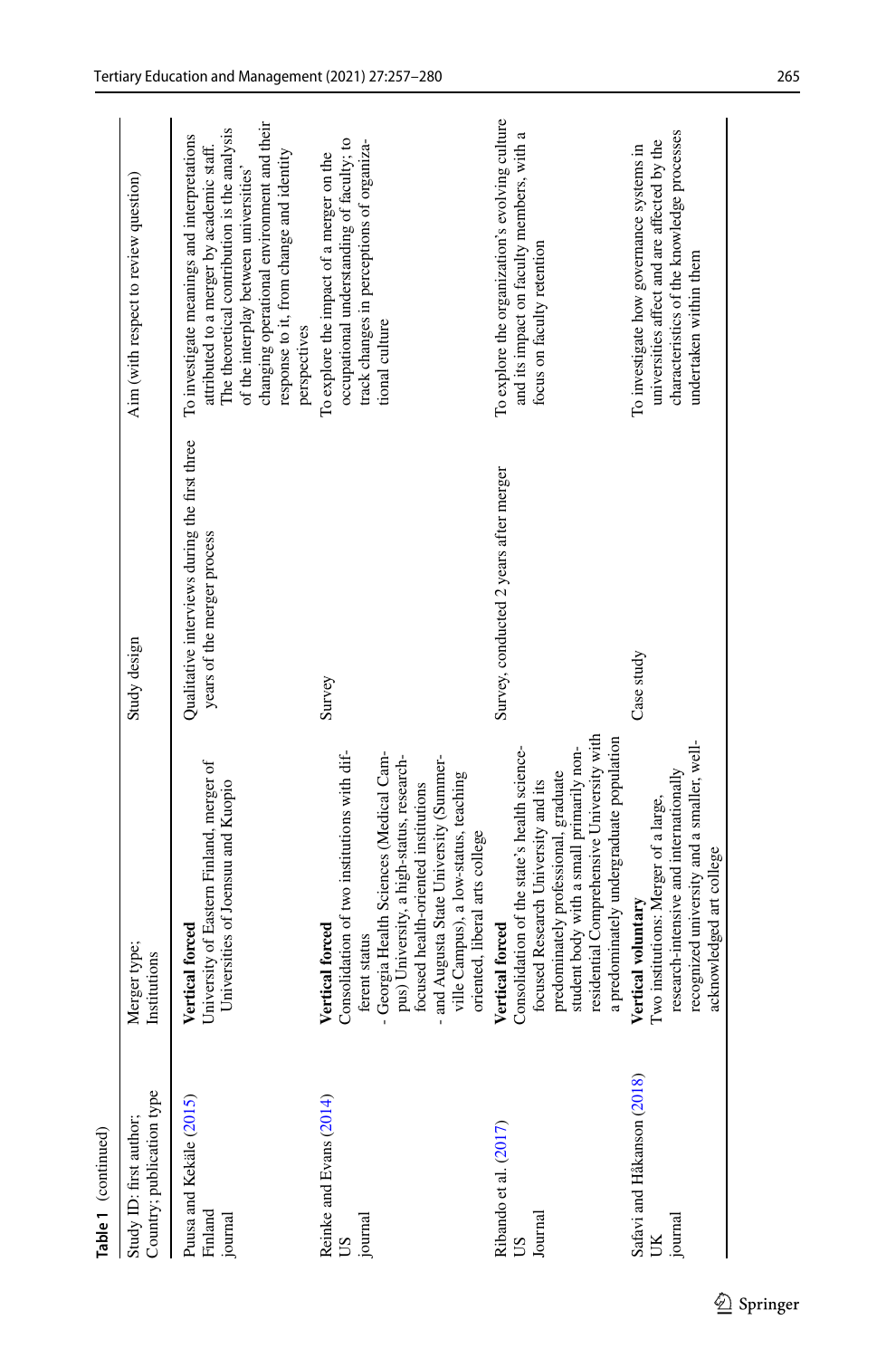|                     | Aim (with respect to review question)                | To examine the effects of university merger<br>on faculty scholarly productivity                                                                                                                       | academic faculty members, the study seeks<br>Drawing on the perspective of the identity of<br>dictions in a merging university's drive for<br>to explore some complexities and contra-<br>excellence'               | How do people perceive the implementation<br>of the merger with respect to educational<br>issues?                                                                                                                                                                                                                                                                                                                                                                                                                                                          |
|---------------------|------------------------------------------------------|--------------------------------------------------------------------------------------------------------------------------------------------------------------------------------------------------------|---------------------------------------------------------------------------------------------------------------------------------------------------------------------------------------------------------------------|------------------------------------------------------------------------------------------------------------------------------------------------------------------------------------------------------------------------------------------------------------------------------------------------------------------------------------------------------------------------------------------------------------------------------------------------------------------------------------------------------------------------------------------------------------|
|                     |                                                      |                                                                                                                                                                                                        |                                                                                                                                                                                                                     |                                                                                                                                                                                                                                                                                                                                                                                                                                                                                                                                                            |
|                     | Study design                                         | Bibliometric analysis; survey                                                                                                                                                                          | Case study                                                                                                                                                                                                          | Semi-structured interviews                                                                                                                                                                                                                                                                                                                                                                                                                                                                                                                                 |
|                     | Merger type;<br>Institutions                         | University (Augusta State University) and a<br>health sciences research university (Geor-<br>Two institutions: Consolidation of a liberal<br>gia Health Science University)<br>Vertical forced<br>arts | Aalto University merger: three universities<br>School of Economics; University of Arts<br>with different academic fields: Helsinki<br>University of Technology; Helsinki<br>and Design, Helsinki<br>Vertical forced | 2) University of Eastern Finland: University<br>Vertical forced; Four original mergers in<br>University of Technology; University of<br>of Technology; Helsinki School of Eco-<br>nomics; University of Arts and Design,<br>4) University Alliance Finland: Tampere<br>3) University of Turku: Turku School of<br>1) Aalto University: Helsinki University<br>of Joensuu and University of Kuopio<br>Economics and University of Turku<br>University of Turku: Turku School of<br>Tampere; University of Jyvaskyla<br>Economics and<br>Helsinki<br>Finland |
| Table 1 (continued) | Country; publication type<br>Study ID: first author; | Slade et al. (2016)<br>journal<br>SU                                                                                                                                                                   | Tienari et al. (2016)<br>Finland<br>journal                                                                                                                                                                         | Ursin and Aittola (2019)<br>Finland<br>journal                                                                                                                                                                                                                                                                                                                                                                                                                                                                                                             |
|                     | Springer                                             |                                                                                                                                                                                                        |                                                                                                                                                                                                                     |                                                                                                                                                                                                                                                                                                                                                                                                                                                                                                                                                            |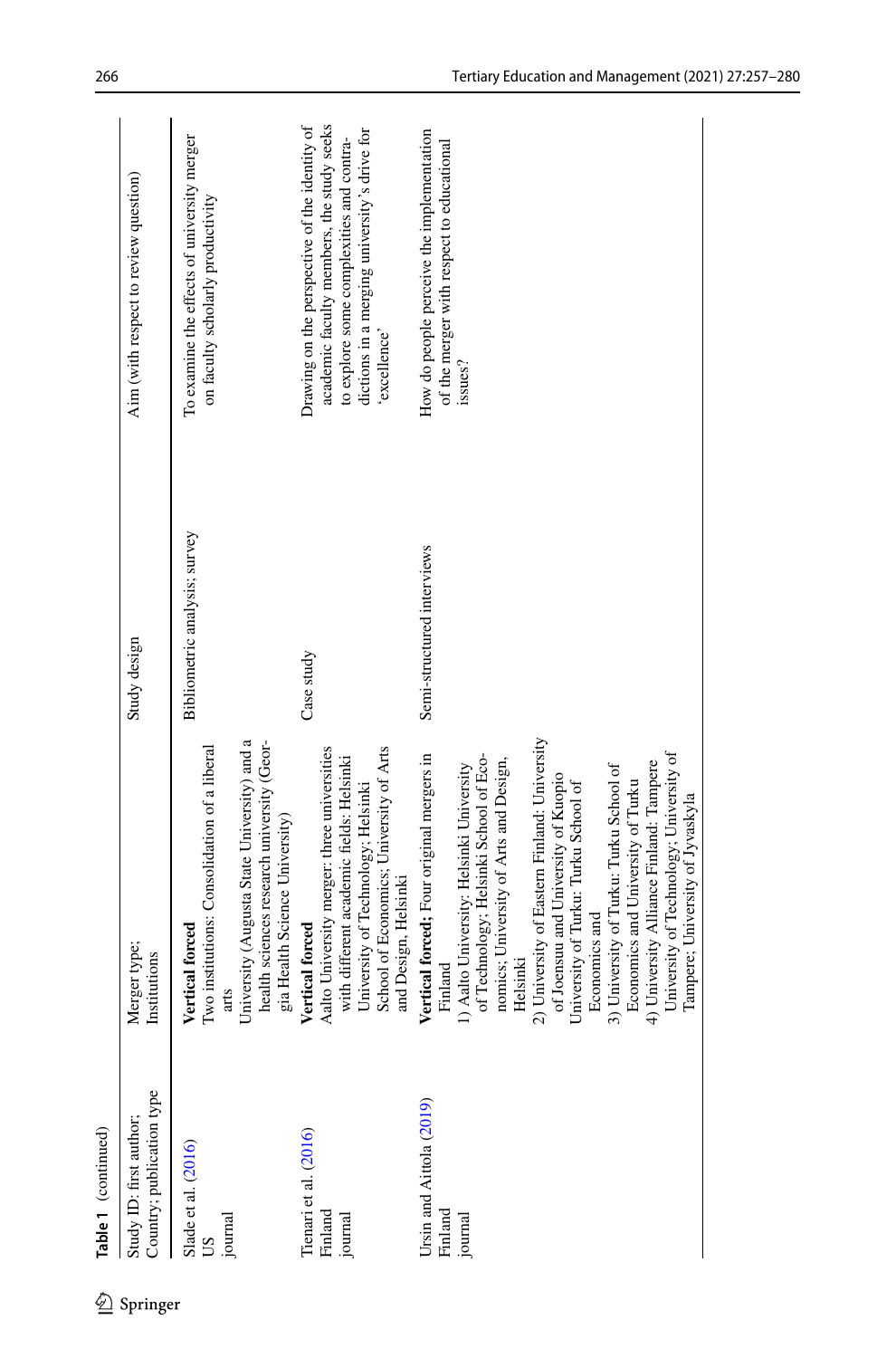| Table 1 (continued)                                  |                                                                                                                                                                                                                                                                                                                                                                                                                                      |                                   |                                                                                                                                                                                                                                                    |
|------------------------------------------------------|--------------------------------------------------------------------------------------------------------------------------------------------------------------------------------------------------------------------------------------------------------------------------------------------------------------------------------------------------------------------------------------------------------------------------------------|-----------------------------------|----------------------------------------------------------------------------------------------------------------------------------------------------------------------------------------------------------------------------------------------------|
| Country; publication type<br>Study ID: first author; | Merger type;<br>Institutions                                                                                                                                                                                                                                                                                                                                                                                                         | Study design                      | Aim (with respect to review question)                                                                                                                                                                                                              |
| Ursin (2017)<br>Finland<br>journal                   | 2) University of Eastern Finland: University<br>of Technology; Helsinki School of Eco-<br>nomics; University of Arts and Design,<br>3) University of Turku: Turku School of<br>1) Aalto University: Helsinki University<br>of Joensuu and University of Kuopio<br>Economics and University of Turku<br>University of Turku: Turku School of<br>Three mergers created by 2010:<br>Economics and<br><b>Vertical forced</b><br>Helsinki | Qualitative interviews            | made by the implementation of a university<br>To explore what kind of academic identities<br>are constructed and changes in academia<br>merger                                                                                                     |
| Ylijoki (2014)<br>Finland<br>journal                 | Data gathered as part of the larger "Univer-<br>sities' structural development, academic<br>ject. four research-intensive universities<br>communities and change" research pro-<br>Not explicitly stated; context: structural<br>2) University of Eastern Finland<br>reform and three mergers:<br>3) University of Turku<br>1) Aalto University<br>Vertical forced                                                                   | In-depth interviews               | To explore structural university reforms from<br>how academics make sense of and respond<br>to reforms, and how these shape academic<br>a micro level perspective by investigating<br>cultures, work practices and identities<br>Academic identity |
| van Vuuren et al. (2010);<br>South Africa<br>journal | black university (HBU) and a historically<br>white university (HWU) in South Africa<br>Two institutions: Merger of a historically<br>in the post-apartheid era<br>Horizontal forced                                                                                                                                                                                                                                                  | Qualitative multi-method approach | How do organization members make sense<br>dominance during a merger of two South<br>of identification, status differences, and<br>African universities?                                                                                            |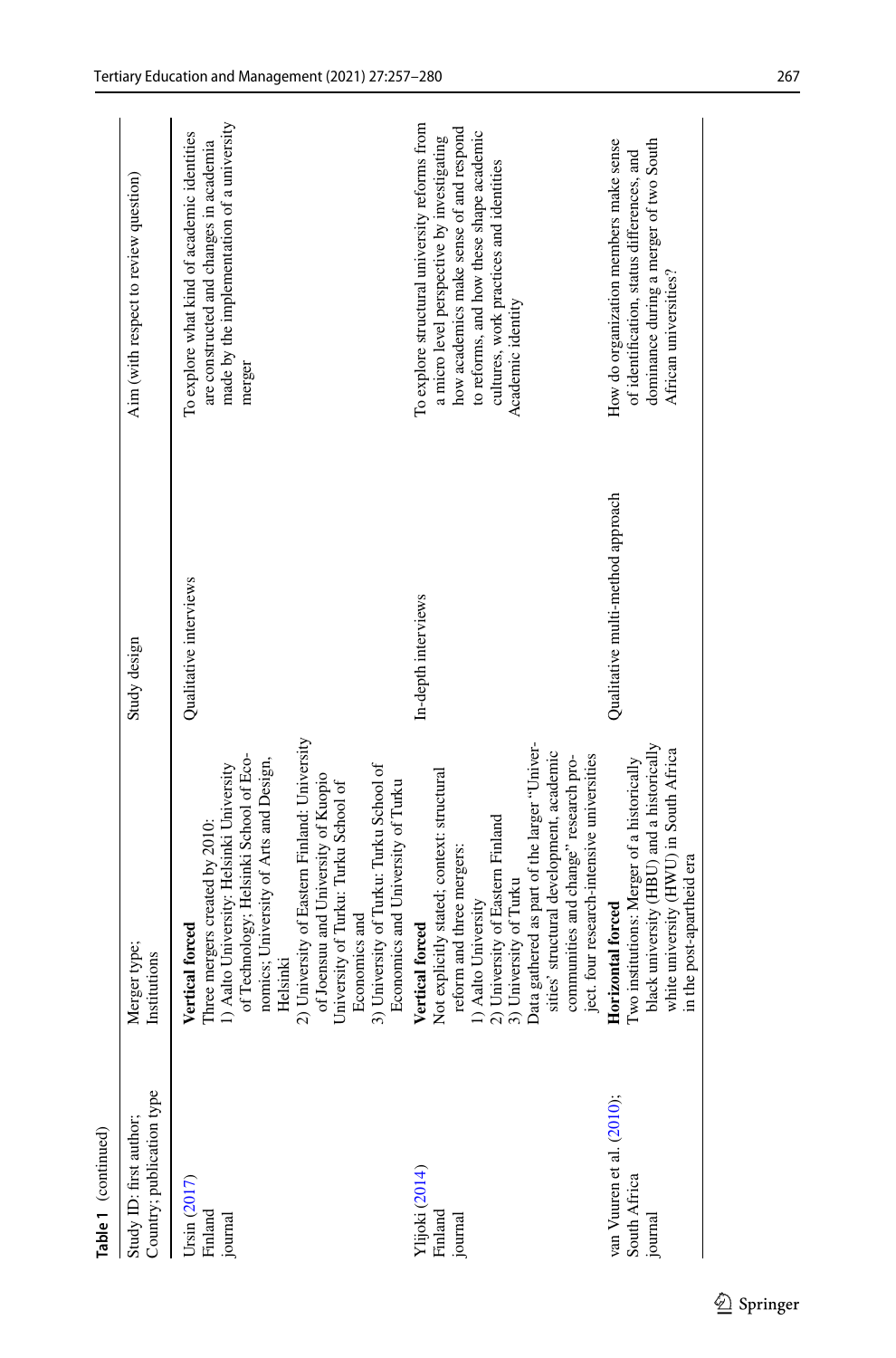| Springer | Merger type;<br>Institutions                                                                                                                                                                                 | Study design | Aim (with respect to review question)                                                                                                                                                                         |
|----------|--------------------------------------------------------------------------------------------------------------------------------------------------------------------------------------------------------------|--------------|---------------------------------------------------------------------------------------------------------------------------------------------------------------------------------------------------------------|
|          | ria as the School of Teacher Training, the<br>incorporated into the University of Preto-<br>indergraduate section of the Faculty of<br>The College of Education Pretoria was<br>Vertical forced<br>Education | Interviews   | To investigate the impact of the incorporation<br>on attitudes, beliefs and perceptions of staff<br>members who were not appointed in posts<br>staff perception - post merger<br>at the receiving institution |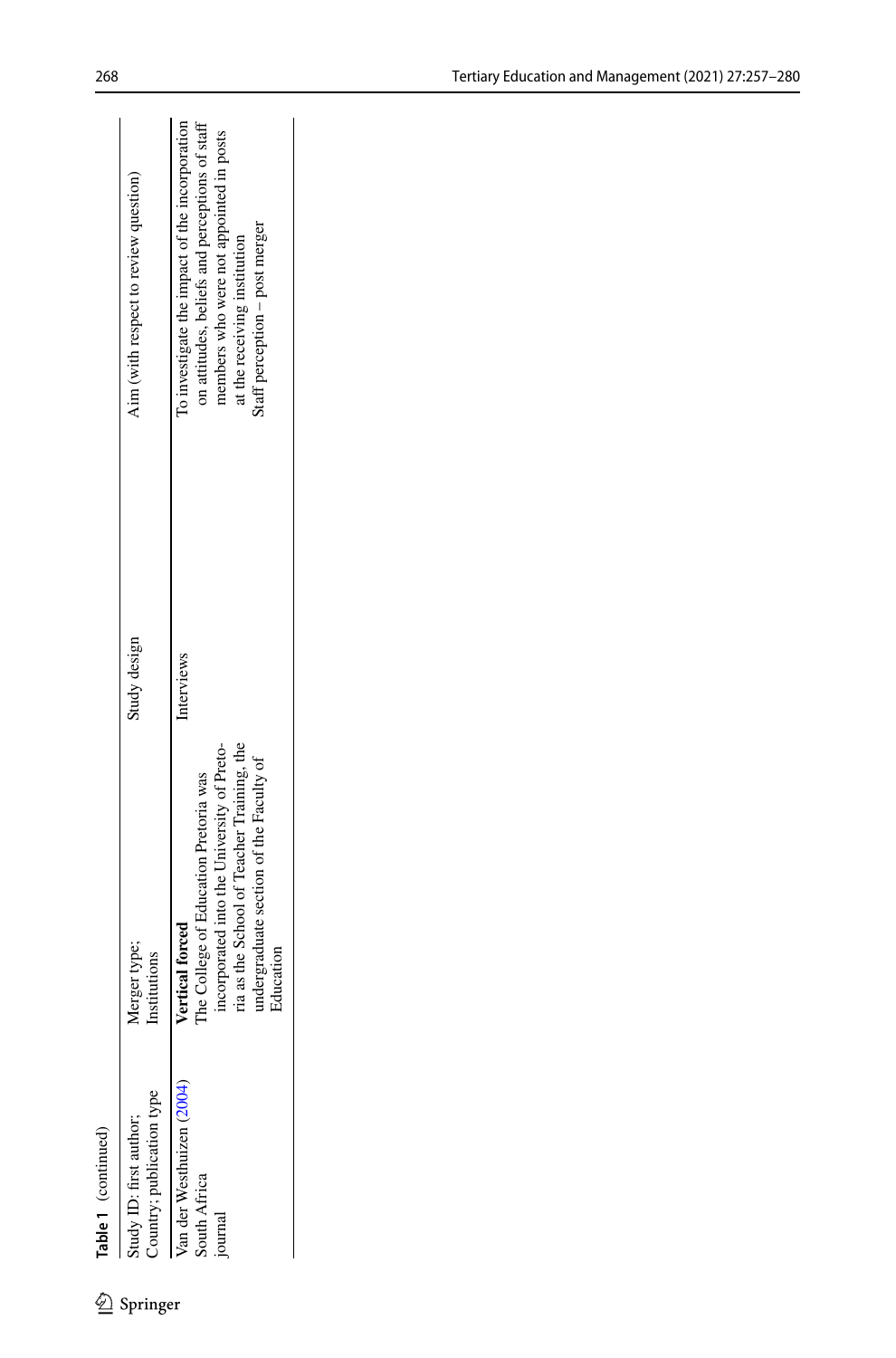

<span id="page-12-0"></span>



<span id="page-12-1"></span>

# **Thematic synthesis of studies**

In our analysis, we generated four main themes at the micro level, each including several sub-themes or codes: 1) academic identity and self-image; 2) academic staff integration and cultural integration; 3) staff feelings and emotions; 4) teaching and research. Figure [2](#page-12-1)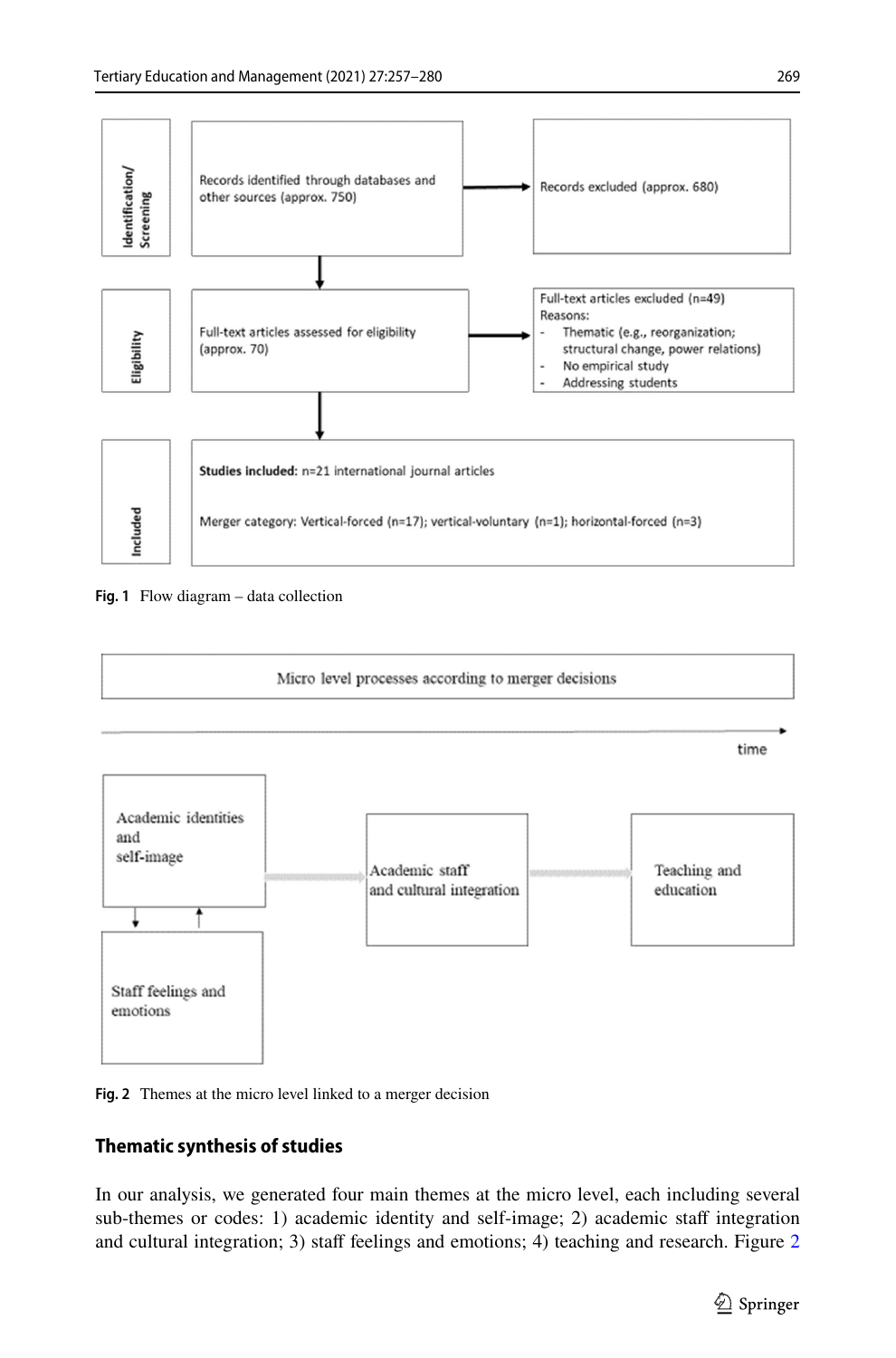presents the four themes in relation to each other. While academic identities and selfimage, and staff feelings and emotions are linked to the individual staff members from the beginning of the merger decision, academic staff integration and cultural integration as well as teaching and research can be related to later processes of the merger at the micro level, with a focus on staff at the merged institution.

### **Academic identity and self‑image**

One core theme we identifed in several studies was that of academic identity and selfimage, and changes related to these self-perceptions associated with the merger decision and merger process. In the Finnish context, institutional mergers have created larger units, which have transformed the external conditions for academics and their work. According to Ursin ([2017,](#page-22-22) 314) 'structural and organisational changes inevitably have impact on how academics perceive their roles and places in academia [i.e., their academic identity]'. Several studies stress an ambiguous impact on academic identities, illustrated by the following quote: 'the impact of the incorporation on the self-image and professional identities of the [...] staff yielded decidedly mixed results.' (Becker et al., [2004,](#page-21-14) 160). For a vertical forced merger, the corporation of two colleges in South Africa, among college staff members Becker et al. [\(2004](#page-21-14)) identifed perceptions of inadequacy on the one side, and of assertiveness, on the other side. They conclude that the incorporation 'led to some very deep soul searching and personal evaluations about College staff members' own abilities and even their self-image' (160).

For vertical forced mergers of three institutions in Finland, Ylijoki ([2014\)](#page-23-0) identifed three diferent conceptions of academic identities: The conformist identity refers to academics that adapt to structural change, turning out to be the most common identity in the study. In contrast, the dramaturgical identity implies refexive impression management, in which academics aim to create a proper image of themselves. Finally, the resistant identity indicates obvious opposition and protest towards structural reforms. Drawing on the same cases, also Ursin [\(2017](#page-22-22)) elaborated stories of conficting academic identities representing both regressive and progressive narratives. In the regressive narrative changes are perceived negatively, as it refects the vanishment of one's work context and one's standing in the academic community. In this narrative, changes in higher education are forcefully opposed for moral and ethical reasons, as these are often associated with management and neo-liberal ideologies. In the progressive narrative, however, structural changes such as mergers in higher education are perceived positively refecting improvement and progress. In this respect, Ursin ([2017\)](#page-22-22) concludes that these fndings for Finnish academic identities are in line with the development of European higher education institutions, towards a more dynamic and hybrid understanding of an academic in the twenty-frst century, compared with the traditional understanding of a more static academic identity. From this perspective, academics like other professional groups might adapt more fexibly to structural changes at the micro level.

Tienari et al. ([2016\)](#page-22-20) studied the case of the Aalto University, a merger of three universities in Finland, each with diferent felds of study. Considering how complexities and contradictions of the merger were refected in academic identities of faculty members, they found two conficting rationales, an 'increasing emphasis on basic research in disciplines' (35) during the merger process on the one side, and a stronger focus on interdisciplinarity, innovativeness and practical applicability, 'woven into the very fabric of the merger' (35) on the other. An important point is that unifying diferent groups of people in a 'new'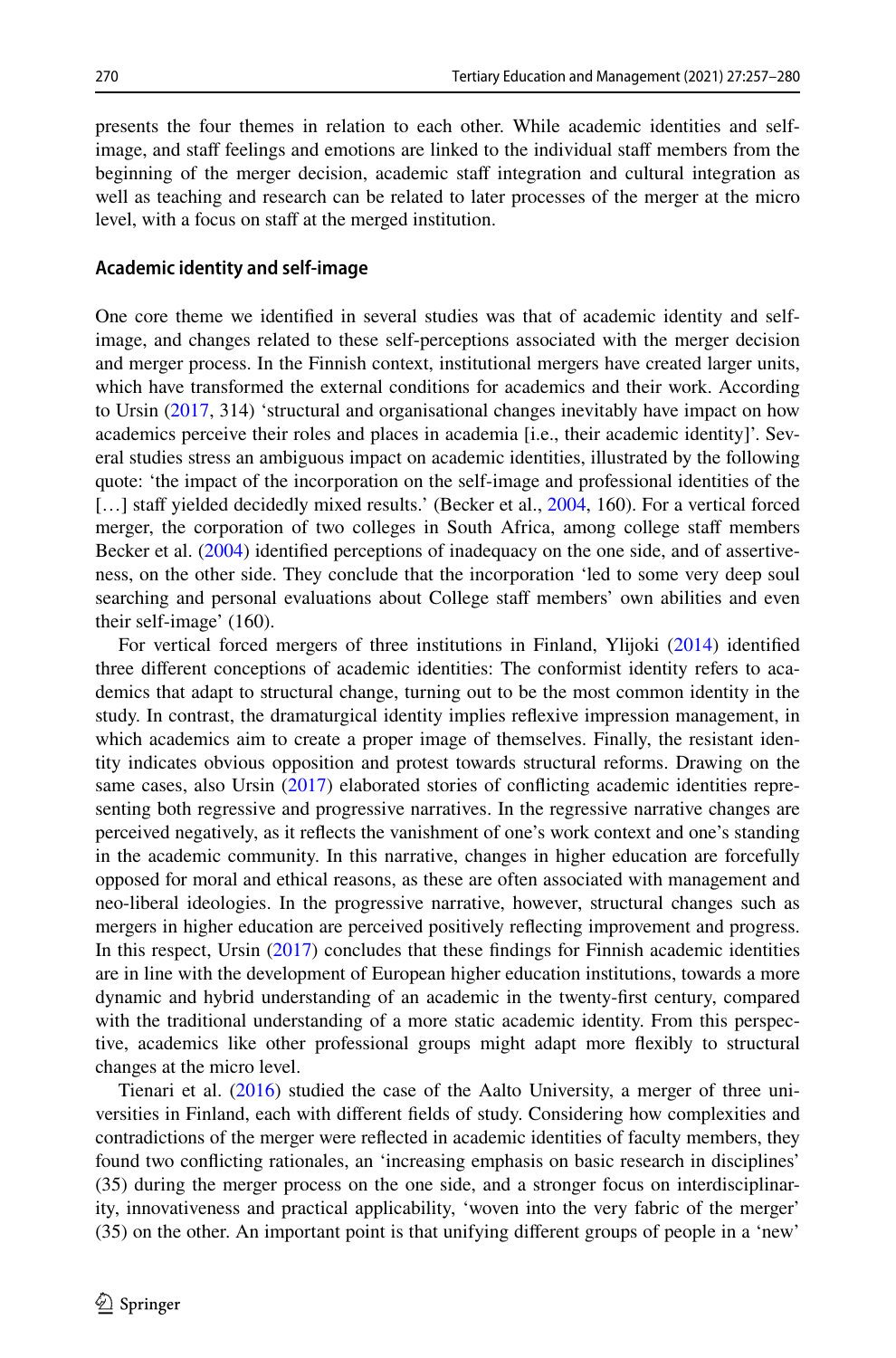institution takes time, particularly true for university mergers, 'where people tend to identify with the work they do, rather than with the university as a whole […]' (36). Another topic the authors raise is that of a 'polarization' of academic identities among staf, as a result of a new human resource system by the new institution, which might lead to a clear stratifcation between diferent groups of academics. A further stratifcation between staf members in results of a merger decision was a topic in several studies.

Becker et al. [\(2004](#page-21-14)) investigated the impact of an incorporation of one college and a university in South Africa on the interaction of staf members. They identifed one group of college staf members, who felt that their self-worth and self-image was diminished. In contrast, those who were selected for a position at the incorporated institution expressed positive feelings related to their academic identity. Thus, this fnding is in line with a point by Tienari, Aula and Aarrevaara that in the case of university mergers the way 'how people identify […] with the merged organization [and further, academic identity] is intrinsically associated with the perceived stratifcation of faculty members ([2016,](#page-22-20) 36).'

Studying a vertical voluntary merger of a large, research-intensive and internationallyrecognized university and a smaller, well-acknowledged art college, Safavi and Håkanson ([2018\)](#page-22-2), however, has found a 'preservation' integration strategy matching employees' wish to maintain their autonomy and identity.

In sum, the studies above illustrate that the impact of mergers in higher education on academic identities and self-images is highly complex and highly ambiguous. They reveal contrasting academic identities, such as conformist academic identities with progressive narratives on the one side and resistant identity with regressive narratives on the other side. How this mechanism and pattern unfold might be related to institutional status, stratifcation across disciplines and, at the individual level, the professional status of the academic.

#### **Academic staf integration and cultural integration**

Academic staff and cultural integration into the new institution is a theme that is closely related to that of academic identities. Studying a post-merger process of vertical forced merger in China, Cai [\(2006](#page-21-15)) found that the new identity of the organization would change staff members' way of thinking and their behavior, in the case where they feel that the new organization has been transformed into an organization with higher status. As Cai argues 'because pursuing higher academic status is a common value and behaviour tendency among academic staff  $[...]$  the change of identity to a higher level can increase staff members' value commitment, because the individuals' internal values tend to change toward convergent values and beliefs associated with the new organizational identity.' [\(2006](#page-21-15), 223) Thus, pursuit of academic status seems to be crucial for achieving academic staf integration into the new organization (Cai, [2006\)](#page-21-15).

The introduction of a tenure track system to increase transparency and fairness in terms of academic staff integration was critically valued across studies. A point from Tienari et al.  $(2016)$  $(2016)$  was that such a system might lead to segregation of staff members, between a small privileged group and a large academic proletariat. Williams et al. [\(2017](#page-22-25)) problematized the tenure from two diferent systems – an urban and a rural campus.

Geographical and physical environment was another theme related to micro-level processes after a merger decision in several studies. According to Cai ([2006,](#page-21-15) 221) '[a]cademic staff integration is heavily influenced by geographical separation: teaching and research operate separately, and there are only a couple of meetings where all academics can meet one another each semester. The integration should not be so difcult, because all the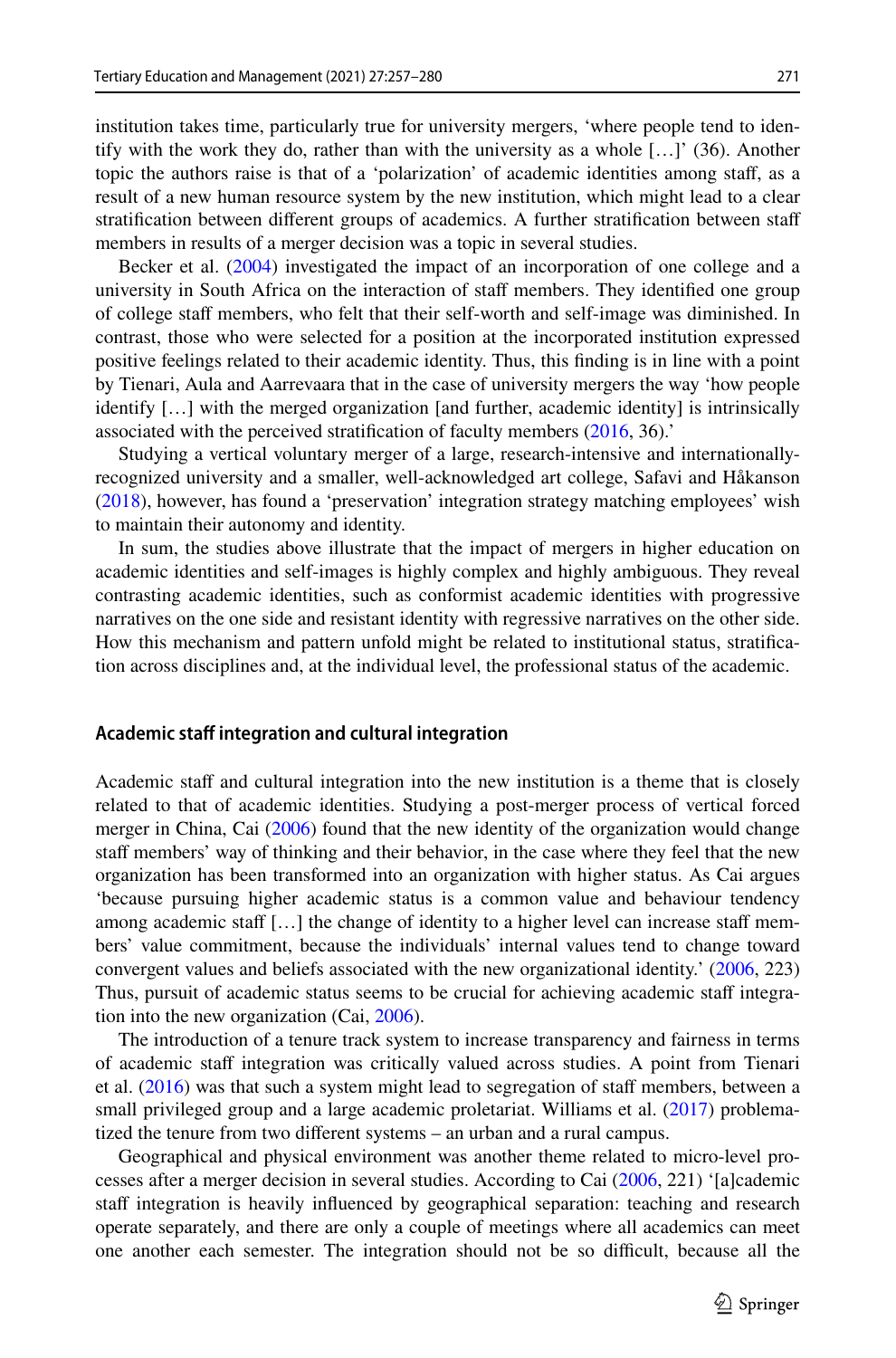academic staff members have studied and worked in similar disciplinary areas. The most important factor is that people are geographically separated and have few opportunities to meet face to face. We must work together physically, which is the precondition for integration.' The point that physical distance and cooperation between two units that are geographically separate is challenging, is also made by Puusa and Kekäle [\(2015](#page-22-16)), in a study of a Finnish merger.

Studying the importance of facilities and a new accommodation for staff integration, Lawlor  $(2013)$  $(2013)$  found a positive impact, particularly for staff members 'moving' into the new building that was built for the purposes of the merger.

In sum, integration of academic staff and culture into the merger is closely related to the topic of academic identities. In general, studies addressing academic staff and cultural integration indicate that academic status appears to be crucial for achieving staff integration into the new organization. However, across studies a tenure track system to facilitate transparency and fairness towards academic staff integration was critically assessed, as such a system might lead to staff segregation. Other issues affecting academic staff and cultural integration were those of appropriate facilities and new accommodation for staff, geography and cultural integration.

### **Staf feelings and emotions**

A large part of the literature addresses the wide range of feelings and emotions that can be related to the merger decision and process. Feelings that were referred to in these studies were those of ambivalence and a wide range of negative emotions, in addition to neutral and positive feelings.

**Negative feelings** Negative feelings were a theme in several studies.

Investigating the integration of units that difer signifcantly from traditional universities with regards to tasks, missions, organization and culture in a Danish vertical forced merger, Aagaard et al. ([2016\)](#page-21-10) identified a mainly 'negative image of the employee experiences of the mergers and their implications for the current job situation' (p. 49). They relate employees' dissatisfaction to how the merger process was perceived, the current job assessed and how satisfed employees were.

Besides *low job satisfaction* in relation to a merger, another theme is that of *high general skepticism*. Aagaard et al. [\(2016](#page-21-10)) showed that for many informants the positive outcomes of a merger process were not convincing, and many pointed to a lack of information and degree of involvement. For a vertical forced merger Becker et al. ([2004\)](#page-21-14) reported strong feelings related to the work situations, in particular for the incorporated college staff, illustrated by the following quote: 'The relationship between contract appointees and permanent appointees was strained and communication stopped between these two groups while aggression was sometimes experienced (p. 157). At the same time, Becker et al. ([2004\)](#page-21-14) found a feeling of *guilt* reported by informants, related to their colleagues who had not received any appointment at all. At the same time, *alienation* seemed to be perceived by the incorporated college staff members into the university when they started their new arrangement.

Exploring the vertical forced integration of a national educational research institute within a Grande Ecole in France, Evans [\(2017](#page-21-8)) reveal a 'widespread post-merger dissatisfaction, lowered morale, frustration and disillusionment created by people's impeded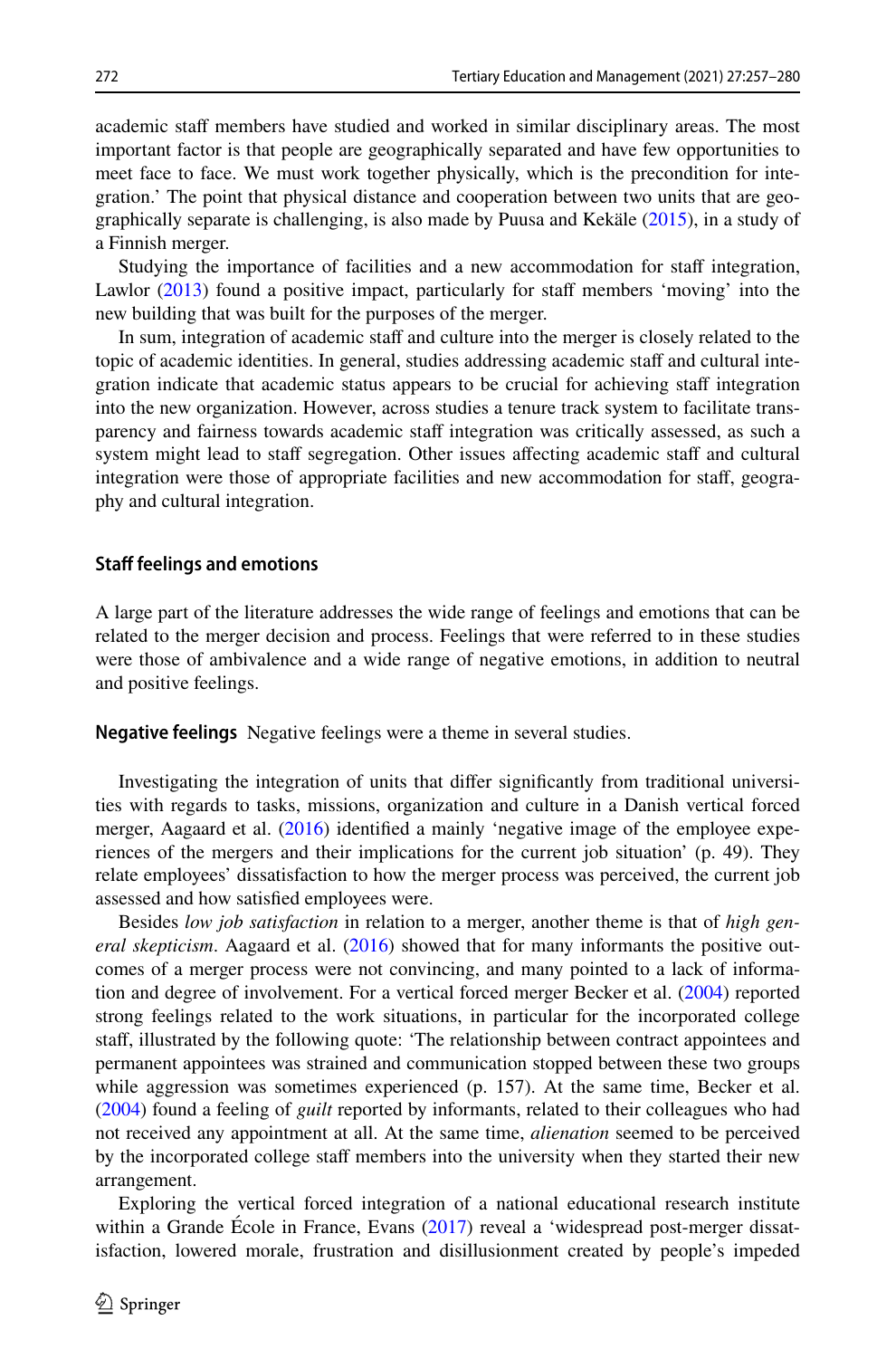capacity to carry out their work as they wished.' (p. 1699). Particularly themes raised were those of *mourning*, 'quiet despair' and mental pain ('sufering'), going along with increased stress and workload (Evans, [2017\)](#page-21-8). Emotions of *sadness and nostalgia* are also reported by Lawlor ([2013\)](#page-22-3), who studied the experiences of the post-merger stage. They found that some of the employees showed 'sadness leaving their old location where they had enjoyed many happy and productive years, despite the substandard accommodation […] (711)'. This emotion seemed to be related to nostalgia 'where the participant appeared to be somewhat mournful for an environment that ofered an element of familiarity' (Lawlor, [2013,](#page-22-3) 711).

Investigating a vertical forced merger in the US, a consolidation of two institutes with diferent status, Reinke and Evans ([2014\)](#page-22-17) found a relation between stress and continuance commitment, which means that employee could be 'caught' in the organization and not able to leave, which would lead to more stress. An increase in stress related to expected research output was also observed among staff members of lower-status institutions that were merged with a higher-status institution (Slade et al., [2016\)](#page-22-19).

Studying the impact of an incorporation of two colleges into one university in South Africa on attitudes, beliefs and perceptions of staff members who were not appointed in posts at the receiving institution Von Westhuizen [\(2004](#page-22-24)) identifed feelings of isolation and vehement denial, in addition to those of anger and depression.

Similarly, anxiety is another theme identifed by several studies. Lawlor [\(2013](#page-22-3)), for example, found that staff members, specifically those moving to the new location, were worried about the type of office accommodation and office space they would get at the new campus. Anxiety about changes in working life in the future was also a topic discussed by Evans, which was strongly related to informants' perceptions of 'being kept in the dark'  $(2017, 1711)$  $(2017, 1711)$  $(2017, 1711)$ . At the same time, Evans made the point  $(2017)$  $(2017)$  that academics might differ from administrative staf, since academics might identify more with their disciplines than their institution. Thus, feelings of anxiety and resistance in mergers of higher education institutions might be stronger among administrative staff compared with academic staff.

**Positive feelings** To a certain degree, we found also a range of positive feelings across the studies. Becker et al. ([2004\)](#page-21-14) referred to positive feelings by college staff during the incorporation into the university towards the students during lectures, even though negative attitudes might unconsciously be visible at the same time. A selected group of staff members who got a position at the new university appeared to become very thankful and expressed enthusiasm and calmness. 'Some remained hopeful throughout, unthreatened by what was happening around them, others experienced a sense of relief and a feeling of affirmation and acceptance.' (167).

Studying a voluntary merger of two similar universities in the UK from a stress and well-being perspective Cartwright et al. ([2007\)](#page-21-16) described staff at both organizations as 'relatively healthy in terms of sources and efects of stress at this stage […] than might have been expected.' (472) It was shown that those who assessed the merger in a positive way experienced less stress, they were more committed to the merger and had a better health status. Positive appraisal of the merger among staff members at the smaller university, so the study authors suggest, might indicate a 'strong identifcation with a larger and perhaps more prestigious university' (473).

'[S]atisfaction and excitement' among staff members of the merged institutions was reported by Lawlor [\(2013](#page-22-3), 713). Regarding satisfaction, diferent sub-categories were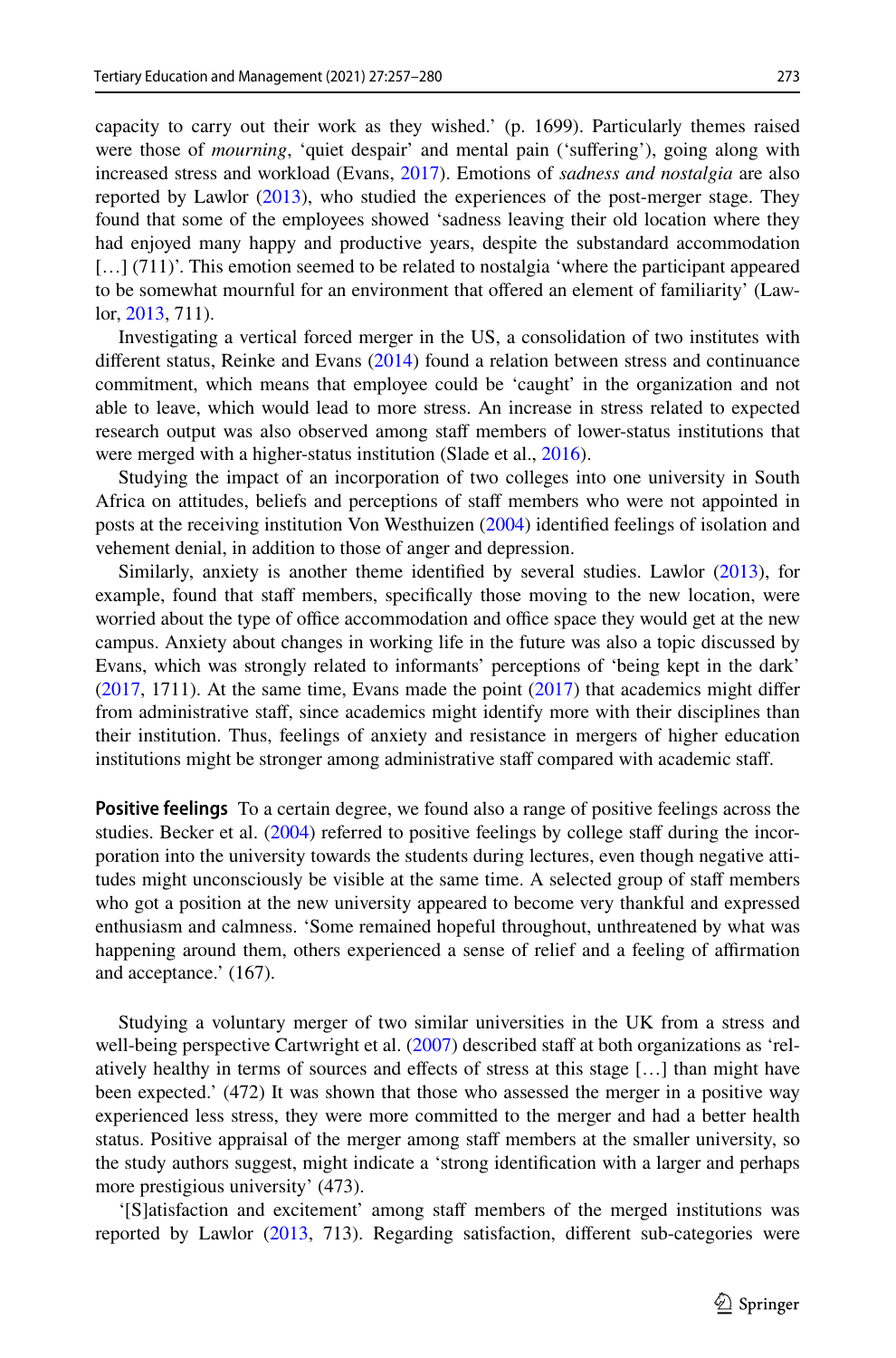referred to, such as 'satisfaction due to the new geographic location, satisfaction due to their perception of the new building, and satisfaction due to the enhanced academic environment'.

**Ambivalent and neutral feelings** We also found a pattern of ambiguous feelings in the literature. Exploring feelings among staff members of a merger in France, Evans [\(2017](#page-21-8), 1706), for example, showed a 'general picture of ambivalence', while only a minority of informants provided unambiguous feelings and perceptions. The majority standpoint to the merger was negative, but it was balanced out by an opposite stance ('on the other hand'). Further, Lawlor [\(2013](#page-22-3)) referred to both, negative and positive feelings, expressed by staff members. While positive feelings were triggered by the new location, the new building and the improved academic environment, negative feelings were related to a regret by leaving a well-known environment and a feeling of anxiety related to change initiated by the merger. Investigating meanings attributed to a vertical forced merger in Finland by academic staf, similarly, Puusa and Kekäle ([2015,](#page-22-16) 441) found various reactions 'from local resistance to constructive criticism and acceptance'.

A rather neutral and pragmatic point of view on the structural changes by staf members was reported in Ylijoki ([2014](#page-23-0)). At the same time, however, she stresses that structural changes at the micro level might mix up with other transformations in higher education and society, which might have an impact on the stafs' perspective. That the social status of the institution might affect staff members' emotions in different ways can be illustrated by the example of a staff member of a high-status Grande École, shown unaffected by the merger (Evans, [2017\)](#page-21-8).

In sum, across the studies a wide range of feelings at the micro level were reported by academic and administrative staff members of higher education institutions, such as negative, ambivalent, positive and neutral feelings. However, across the studies the spectrum between negative and mixed feelings dominates, while positive and neutral feelings appear rather to be related to staf members in privileged positions. Further, there are indications that feelings of anxiety and resistance might be stronger for administrative staff members than academics, as the latter to a stronger degree identify with their discipline.

**Teaching and research** A couple of studies addressed issues related to core academic activities, like teaching and research, in relation to a merger decision, as perceived by staf members.

For a merger between a research institute and a Grande École, Evans [\(2017\)](#page-21-8) stressed the issue of service quality provided by the institute. The fear was raised by employees that the research institute and its services would lose their character after the merger. A similar pattern was found by Aagaard et al. [\(2016\)](#page-21-10), investigating the integration of former governmental research institutes (GRIs) into the university. They found that the majority of the academics 'indicated that the conditions for carrying out consultancy and applied research had been impaired as a result of the mergers.' (p. 49).

Investigating a vertical forced merger in South Africa, Maree and Eiselen ([2004](#page-22-14)) found indications that a dramatic event like a merger between two higher education institutions might hinder the actualization of academics' intellectual potential, and thus, might negatively impact the quality of teaching and research. Pritchard and Williamson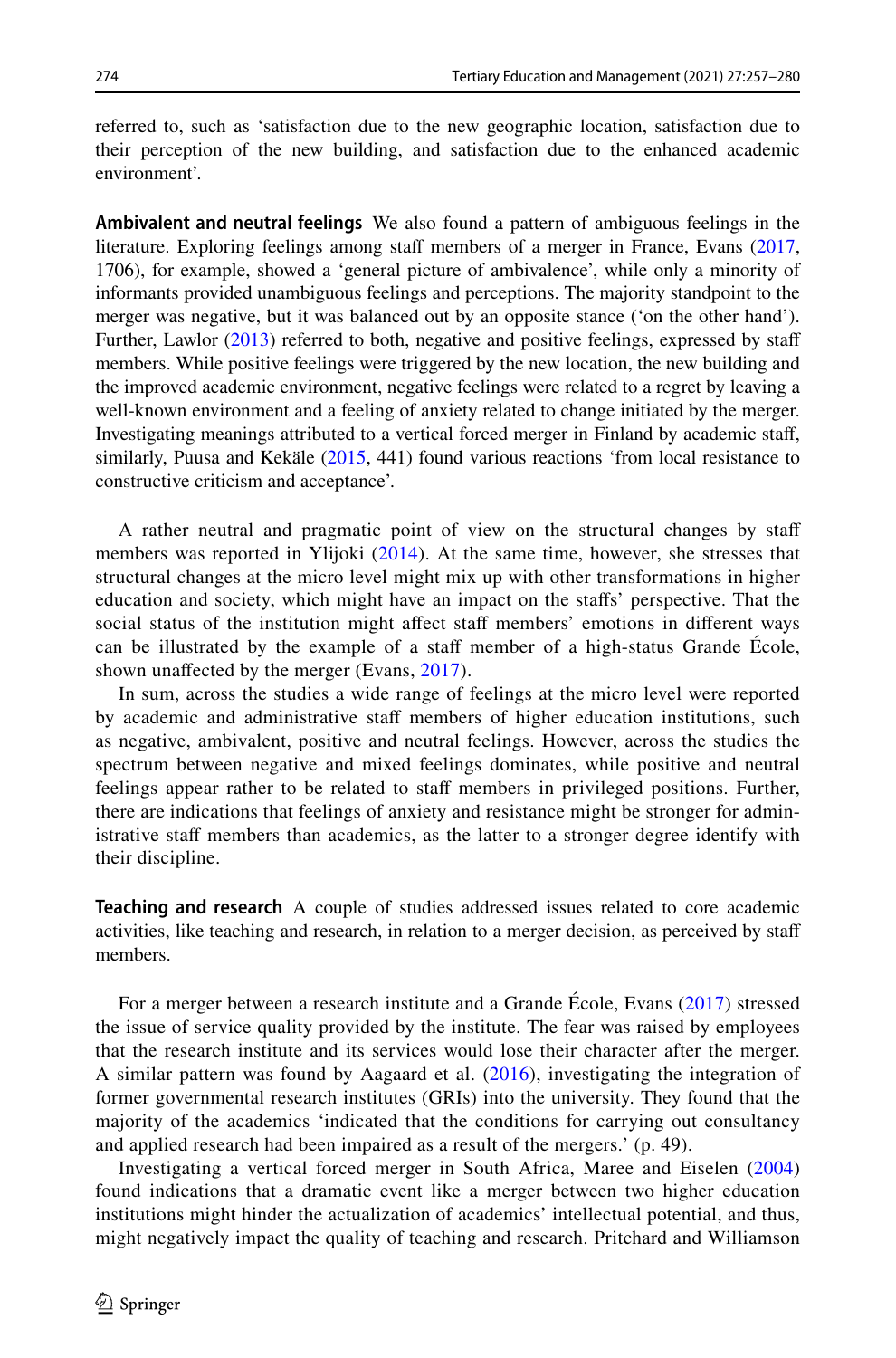([2007\)](#page-22-15), who studied a vertical forced merger of two institutions in Northern Ireland retrospectively after 20 years, found that staff complained about a decreasing importance of teaching after a merger, due to an increased focus on research. A higher focus on research was also reported by Slade et al. [\(2016\)](#page-22-19), who found that the lower-status university members spend more time on research, which was associated with more stress.

However, studying mergers in Finland, Ursin and Aittola [\(2019\)](#page-22-21) identifed an improvement in the status of teaching as an important topic and the hope raised by informants to retain the relationship between teaching and research. The importance of improving the quality of teaching and learning was mentioned – in alignment with the principles of the Bologna process (see, e.g., Kehm, [2010\)](#page-22-26). Informants stressed that the merging of universities, with their individual educational profles, could provide highly valued study internationally.

Further, innovative models for teaching and learning emerged as a topic by Ursin and Aittola ([2019\)](#page-22-21) who suggest that merged universities might 'organize more diversifed study programmes and broaden the range of subjects […] to encourage students to choose different subjects […] leading to novel subject combinations […].' Additionally, this might imply a more interactive and student-centered teaching.

Another topic was that of 'rationalization' to distinguish the profles of the merging universities and to improve their core activities. As the profles are built on the universities' prevailing strengths, the informants anticipated that the new universities after the merger could play a more powerful role in the (inter)national educational market (Ursin & Aittola, [2019\)](#page-22-21).

In sum, the studies in our sample that addressed a change in teaching and research quality in relation to a merger found mixed results, indicating a decrease in the quality – particularly in teaching – and an improvement of the quality of teaching and research in alignment with the principles of the Bologna process. Further topics are innovation in teaching and learning and a changing balance between teaching and research.

# **Discussion and conclusion**

Concerning mergers of diferent types of higher education institutions, we asked if the type of higher education merger afect micro-level processes? We assumed that mergers impact phenomena at the micro level, such as changes in academic identity, academic staf integration, a variety of staff emotions and the core academic activities, teaching and research. Further, we assumed that micro-level processes might differ for different staff groups and that the national context, including educational policies at the macro level, in addition to the type of merger at the meso level, afects the micro level. Across the studies included, we discuss here some points of importance for micro-level processes before, during and after a merger decision of higher education institutions.

*Time* appears to be a crucial element for micro-level processes and post-merger integration. That it is time-consuming to build a new culture and identity for the merged higher education institution might be underestimated. Several studies, among them three conducted in Finland, point to the importance of time to reach the original goals of the merger  $-$  higher quality of research and education  $-$  in addition to a more efficient institution (Leslie et al., [2018](#page-22-13); Puusa & Kekäle, [2015](#page-22-16); Tienari et al., [2016;](#page-22-20) Ursin & Aittola, [2019](#page-22-21)). To investigate the importance of time for micro-level processes and post-merger integration, we need more studies with a longitudinal research design.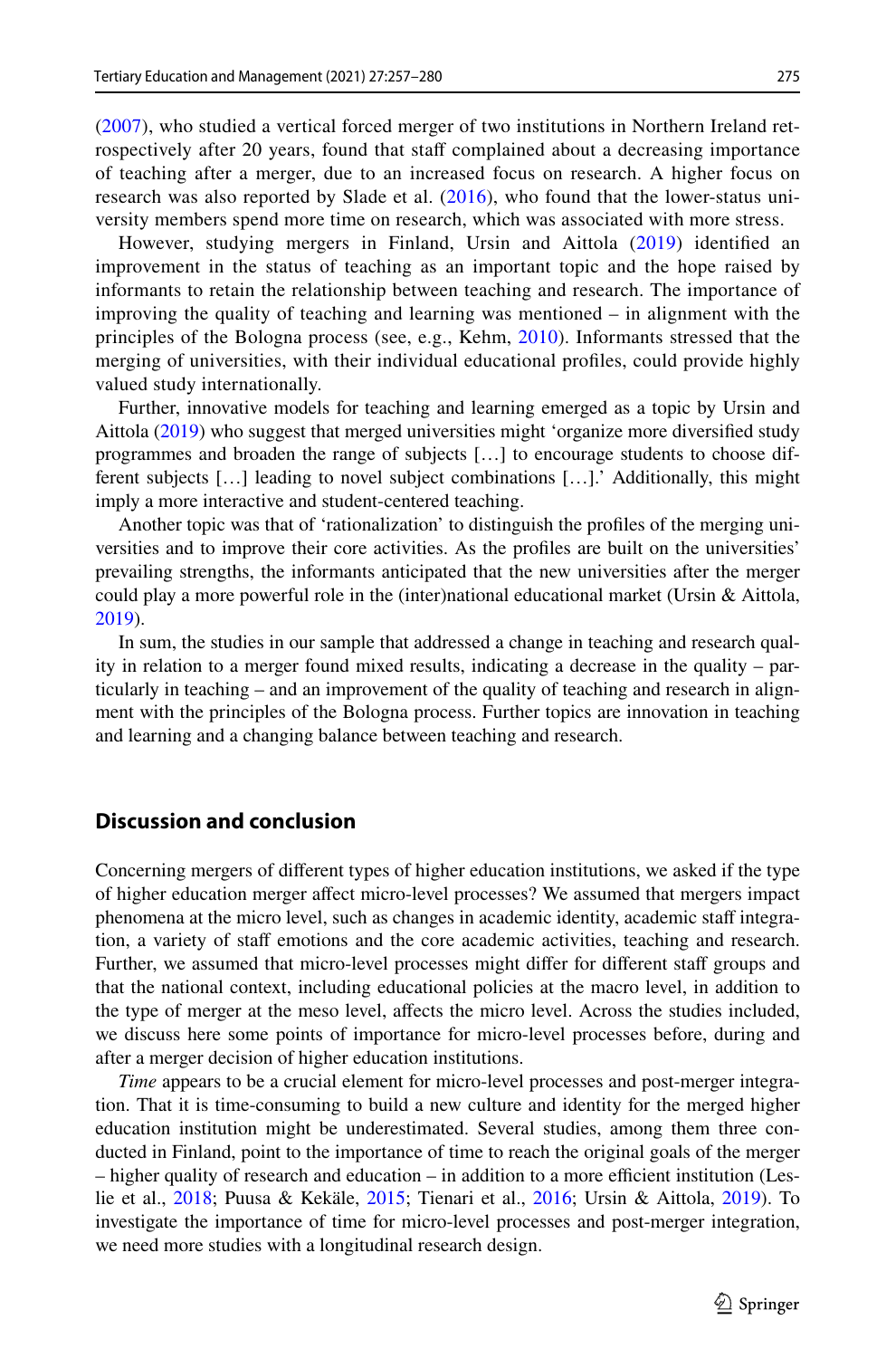**Sensitivity to diferent cultures of merging institutions** Other studies stress the importance of sensitivity to diferent cultures and identities of the merging institutions, which for instance might be dependent on the relation between research and teaching and institutional status (Cai, [2006](#page-21-15); Ursin & Aittola, [2019](#page-22-21)). Further, studies might further explore how the relation between research and teaching and institutional status on the one side, and sensitivity to diferent cultures and identities of the merging institutions on the other side, impact micro-level processes over time and in diferent national contexts.

**Status diferences according to institutions and staf groups was another point across**  studies How status differences of institutions affect the micro level was addressed by Ribando et al.  $(2017)$  $(2017)$  and Gleibs et al.  $(2013)$  $(2013)$ . Findings suggest that staff from lower-status institutions experience the merger more negatively than staf from higher-status institutions, as the culture of the latter will dominate the culture of the merged institutions. This means staff from lower-status institutions feel more stress and pressure to live up to new standards, for example in terms of research than those from higher-status institutions. Further, findings indicate that mergers affect groups of staff in a different way. Mergers seem to afect high-status groups (e.g., academics with permanent contracts) less negatively compared with lower-status groups like academics with non-permanent contracts, and administrative staf. There are indications that high-status groups perceive mergers rather in a positive way. Further studies might investigate within-group diferences for high-status groups and lower-status groups, for example in terms of gender and discipline.

**Meso level** We assumed that the type of merger at the meso level afects micro-level processes. Voluntary mergers with a long cooperation between institutions (academics) appear to neutralize negative impacts of merger processes, such as feelings of anger and a threatening of one's academic identity, on staf, who might continue to work as usual. In contrast, forced mergers tend to reinforce such efects, leading to negative emotions and a diminished self-image and identity among academic staf. This review has focused on the merger categories voluntary vs. forced and horizontal vs. vertical and number of institutions involved in a merger. Further research might investigate the relationship between different merger categories and micro-level processes.

**Macro level** Our review identifed studies from diferent countries which have experienced major changes in their higher education institution landscape over recent decades, changes mainly due to political reforms. The context of these reforms will naturally difer across countries, and thus might have an *indirect* impact on merger processes at the micro level. Here we found that studies conducted in South Africa with a long history of apartheid mainly address emotional and perceptual perspectives. In contrast, studies conducted in Finland mainly address issues of academic identities embedded in the larger context of an increasing fragmentation and heterogeneity of the academic profession (see, also, Ylijoki & Ursin, [2013](#page-23-2)). This pattern might be related to a trend of globalization and new dynamics within higher education institutions and collaborations with external stakeholders (see, e.g., Välimaa, [2004](#page-22-27)). Further research might take an international comparative perspective by studying micro-level processes in merger institutions in light of political reforms and national contexts.

Another of studies addressing the cultural perspectives were conducted in the United States, characterized by a highly fragmented higher education landscape with diferent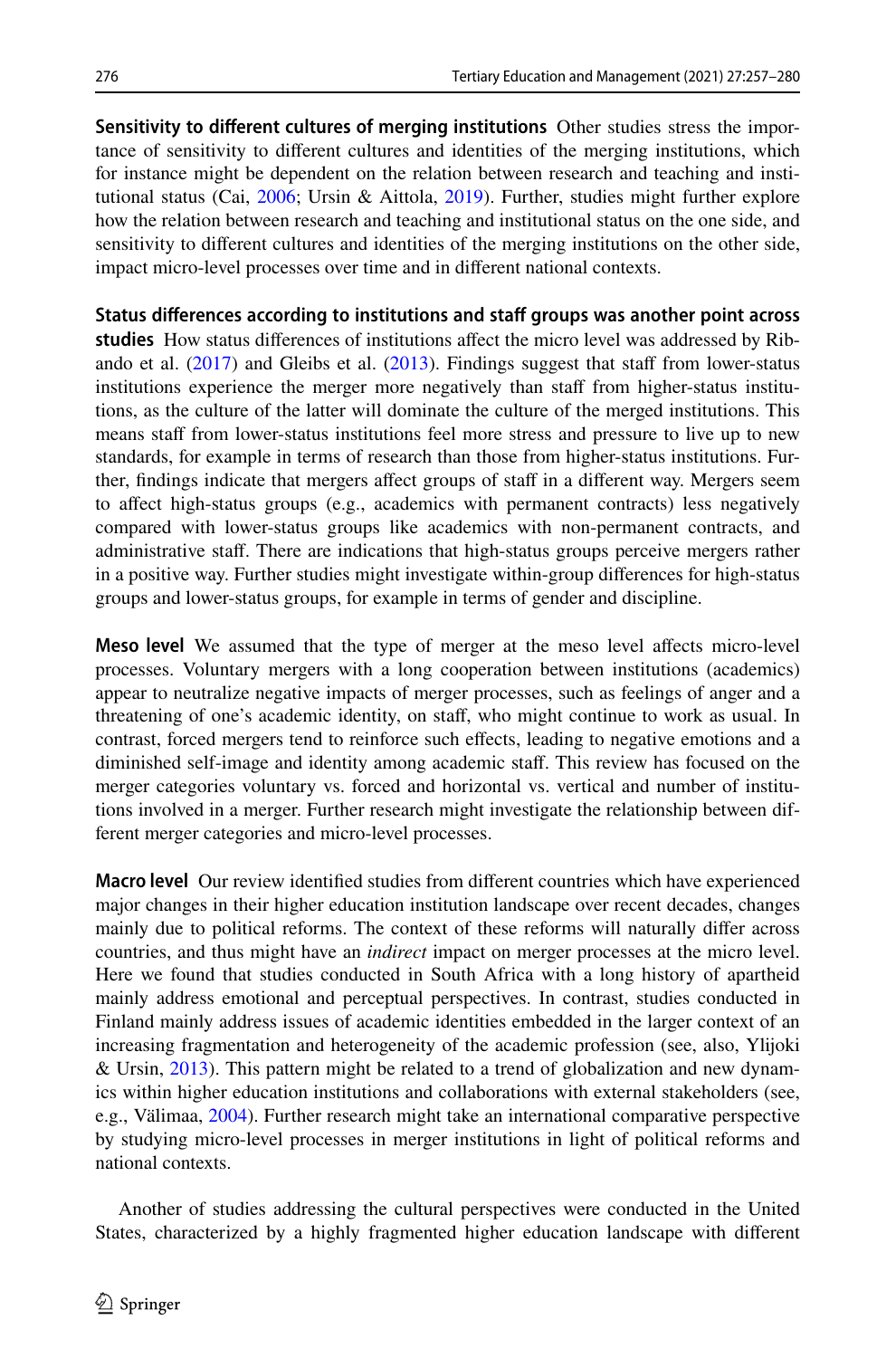types of universities (Anthony,  $n.n.$ ). Across studies, status and cultural differences between institutions seemed to be problematic issues for post-merger integration.

#### **Limitations and implications for further research**

A strength of this review is that it applies systematic procedures for literature search, study selection, coding and extraction of information and analysis, which allow transparency and replicability. Even though applying procedures of the systematic review methodology, we did not appraise the quality of each study by using standardized checklists, a regular procedure in regular systematic reviews, which is a limitation of our review. Furthermore, our literature search was limited to two electronic databases and Google scholar and a selection of additional sources. At the same time, this review synthesizes mainly qualitative studies in a confgurative manner and informed by the logics of qualitative research. Of 21 included studies six are conducted in Nordic countries, namely Finland (fve studies) and Denmark (one study) which might have introduced a certain bias in the analysis in favor of these contexts.

In the following, we provide some implications for further research. Our review has found that *time* is an important aspect for understanding merger processes and outcomes on the micro level, which requires a longitudinal research design (see also Graebner et al., [2017\)](#page-21-19). Only few studies have investigated the impact of mergers *over time* (e.g., Pritchard and Williamson [2007\)](#page-22-15). One example is Gleibs et al. ([2010\)](#page-21-20), who investigated perceptions of the merger by students, using a pre-post design. This study was, however, not included in our review, as it addressed exclusively students and not staf. Puusa and Kekäle ([2015](#page-22-16)) applied a longitudinal case study design to explore meanings and interpretations regarding a merger by academic staf over three years in Finland. However, their conclusion that 'the integration process between the campuses' still is not fnalized indicates that we need more research with a longitudinal perspective to study merger impacts on micro-level processes (see, Pritchard and Williamson [2007\)](#page-22-15).

We argue that micro-level processes impact teaching and research activities (see also: Harman & Harman, [2003](#page-21-0)). Relatively few studies, however, investigate the impact of a merger on teaching and research activities (Safavi & Håkanson, [2018;](#page-22-2) Slade et al., [2016](#page-22-19); on meso level, Liu et al., [2018\)](#page-22-0) and their quality. Studying consequences of a merger for teaching and research is highly complex and requires a longer time frame and the involvement of a student perspective, in addition to an academic staff perspective and an investigation of more quantitative indicators. Further studies might use a longitudinal design to investigate changes over time, from diferent angles and for diferent staff groups and students.

Finally, our review has found that mergers in higher education are embedded in different national contexts. Thus, further studies might further explore country diferences related to micro-level processes by applying a comparative design. In a study of highperforming universities in Europe, Ripoll-Soler and de-Miguel-Molina ([2019](#page-22-4)) show that diferent context factors at local, national and international level impact post-merger processes. Despite these limitations, our review, together with longitudinal studies, might inform the planning of merger processes in relation to anticipated reactions at the micro level.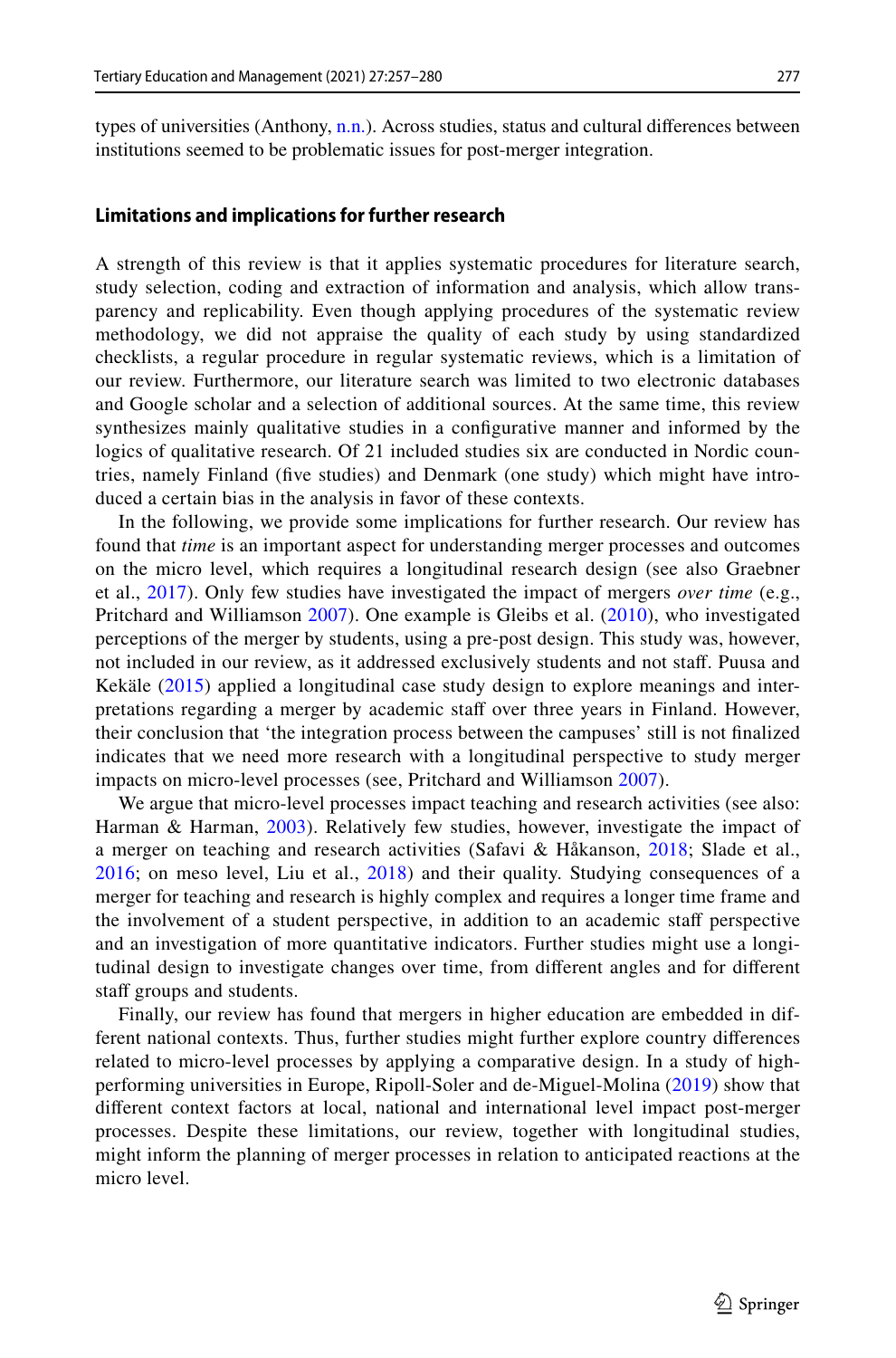**Open Access** This article is licensed under a Creative Commons Attribution 4.0 International License, which permits use, sharing, adaptation, distribution and reproduction in any medium or format, as long as you give appropriate credit to the original author(s) and the source, provide a link to the Creative Commons licence, and indicate if changes were made. The images or other third party material in this article are included in the article's Creative Commons licence, unless indicated otherwise in a credit line to the material. If material is not included in the article's Creative Commons licence and your intended use is not permitted by statutory regulation or exceeds the permitted use, you will need to obtain permission directly from the copyright holder. To view a copy of this licence, visit [http://creativecommons.org/licenses/by/4.0/.](http://creativecommons.org/licenses/by/4.0/)

# **References**

- <span id="page-21-10"></span>Aagaard, K., Hansen, H. F., & Rasmussen, J. G. (2016). Mergers between governmental research institutes and Universities in the Danish HE sector. *European Journal of Higher Education, 6*(1), 41–55.
- <span id="page-21-18"></span>Anthony, A. (n.n.). A Review of the U.S. Higher Education System: Its Structure, Funding, Quality and the Future. [unpublished manuscript].
- <span id="page-21-4"></span>Becher, T., & Trowler, P. (1989). *Academic Tribes and Territories*. Society for Research into Higher Education Open University Press.
- <span id="page-21-14"></span>Becker, L. R., Beukes, L. D., Botha, A., Botha, A. C., Botha, J. J., Botha, M., ... Vorster, A. (2004). The impact of university incorporation on college lecturers. *Higher Education*, *48*(2), 153-172.
- <span id="page-21-7"></span>Boling, J. R., Mayo, D. T., & Helms, M. M. (2017). Complementarity merger as a driver of change and growth in higher education. *Journal of Organizational Change Management, 30*(1), 27–42.
- <span id="page-21-15"></span>Cai, Y. (2006). A case study of academic staf integration in a post-merger Chinese university. *Tertiary Education Management, 12*(3), 215–226.
- <span id="page-21-16"></span>Cartwright, S., Tytherleigh, M., & Robertson, S. (2007). Are mergers always stressful? Some evidence from the higher education sector. *European Journal of Work and Organizational Psychology, 16*(4), 456–478.
- <span id="page-21-2"></span>Damşa, C., de Lange, T., Elken, M., Esterhazy, R., Fossland, T., Frølich, N., et al. (2015). *Quality in Norwegian Higher Education: A review of research on aspects afecting student learning. NIFU-rapport;2015:24*. NIFU.
- <span id="page-21-9"></span>Dasborough, M., Lamb, P., & Suseno, Y. (2015). Understanding emotions in higher education change management. *Journal of Organizational Change Management, 28*(4), 579–590.
- <span id="page-21-13"></span>Elliot, J. (2005). Merging right : questions of access and merit in South African higher education reform, 1994–2002. *Perspectives in Education, 23*(1), 69–76.
- <span id="page-21-8"></span>Evans, L. (2017). The worst of times? A tale of two higher education institutions in France: Their merger and its impact on staff working lives. *Studies in Higher Education*, 42(9), 1699–1717.
- <span id="page-21-1"></span>Frølich, N., Trondal, J., Caspersen, J., & Reymert, I. (2016). Managing mergers–governancing institutional integration. *Tertiary Education, 22*(3), 231–248.
- <span id="page-21-20"></span>Gleibs, I. H., Noack, P., & Mummendey, A. (2010). We are still better than them: A longitudinal feld study of ingroup favouritism during a merger. *European Journal of Social Psychology, 40*(5), 819–836.
- <span id="page-21-17"></span>Gleibs, I. H., Täuber, S., Viki, G. T., & Giessner, S. R. (2013). When What We Get Is Not What We Want. *Social Psychology, 44*(3), 177–190.
- <span id="page-21-12"></span>Gornitzka, Å. (1999). Governmental policies and organisational change in higher education. *Higher Education, 38*(1), 5–31.
- <span id="page-21-19"></span>Graebner, M. E., Heimeriks, K. H., Huy, Q. N., & Vaara, E. (2017). The Process of Postmerger Integration: A Review and Agenda for Future Research. *Academy of Management Annals, 11*(1), 1–32.
- <span id="page-21-5"></span>Harman, K. (1989). Culture and Confict in Academic Organisation: Symbolic Aspects of University Worlds. *Journal of Educational Administration*, *27*(3).
- <span id="page-21-6"></span>Harman, K. (2002). Merging divergent campus cultures into coherent educational communities: Challenges for higher education leaders. *Higher Education, 44*(1), 91–114.
- <span id="page-21-0"></span>Harman, G., & Harman, K. (2003). Institutional mergers in higher education: Lessons from international experience. *Tertiary Education and Management, 9*(1), 29–44.
- <span id="page-21-11"></span>Harman, G., & Harman, K. (2008). Strategic mergers of strong institutions to enhance competitive advantage. *Higher Education Policy, 21*(1), 99–121.
- <span id="page-21-3"></span>Johnes, J., & Tsionas, M. G. (2019). Dynamics of Inefficiency and Merger in English Higher Education From 1996/97 to 2008/9: A Comparison of Pre-Merging, Post-Merging and Non-Merging Universities Using Bayesian Methods. *Manchester School, 87*(3), 297–323.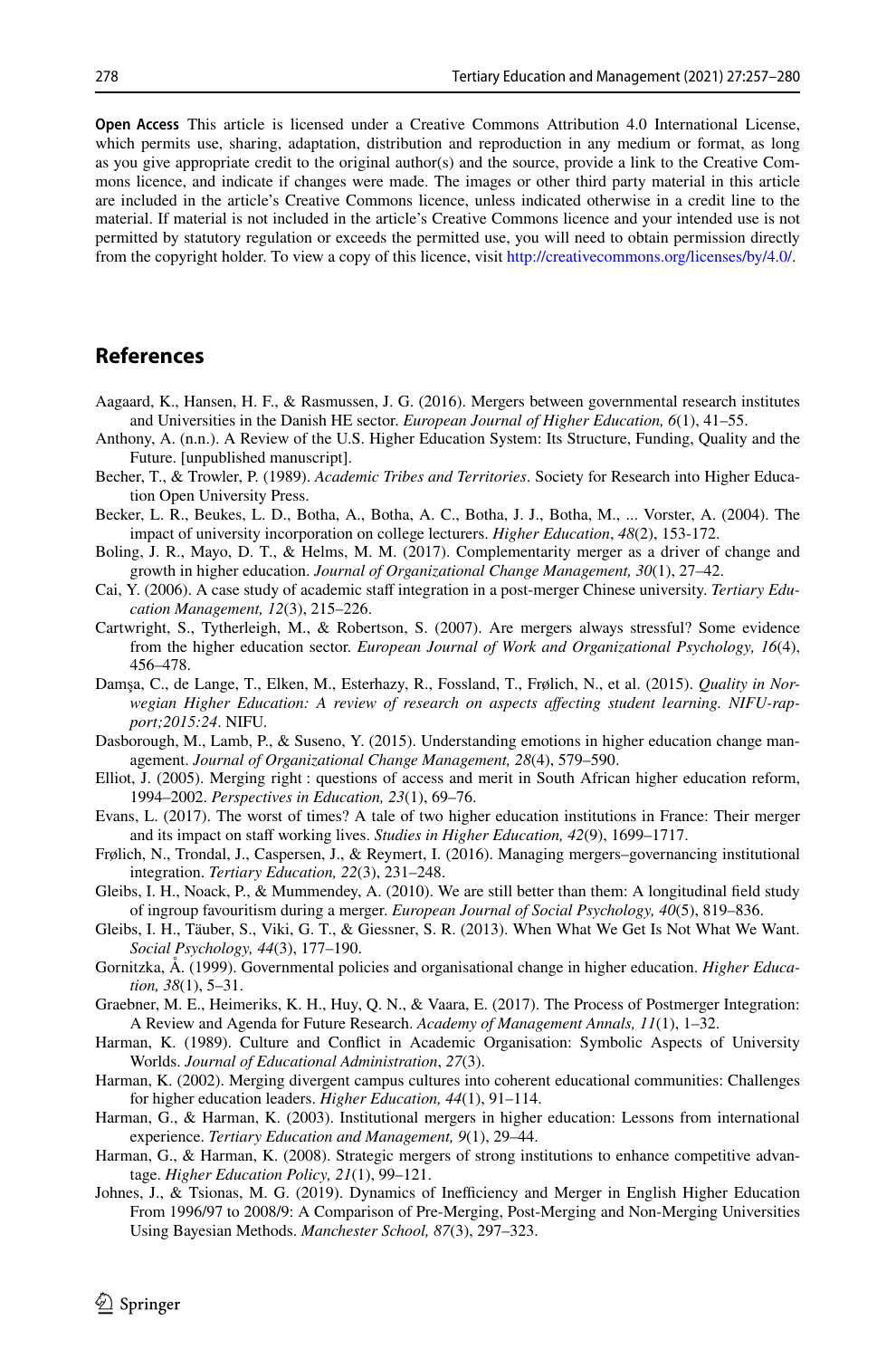- <span id="page-22-26"></span>Kehm, B. M. (2010). Quality in European Higher Education: The Infuence of the Bologna Process. *Change: the Magazine of Higher Learning, 42*(3), 40–46.
- <span id="page-22-8"></span>Kyvik, S. (2004). Structural changes in higher education systems in Western Europe. *Higher Education in Europe, 29*(3), 393–409.
- <span id="page-22-3"></span>Lawlor, J. (2013). Employee perspectives on the post-integration stage of a micro-merger. *Personnel Review, 42*(6), 704–723.
- <span id="page-22-13"></span>Leslie, H., Abu-Rahma, A., & Jaleel, B. (2018). In retrospect: A case of merger in higher education. *International Journal of Educational Management, 32*(3), 382–395.
- <span id="page-22-0"></span>Liu, Q., Patton, D., & Kenney, M. (2018). Do university mergers create academic synergy? Evidence from China and the Nordic Countries. *Research Policy, 47*(1), 98–107.
- <span id="page-22-14"></span>Maree, J. G., & Eiselen, R. J. (2004). The emotional intelligence profle of academics in a merger setting. *Education and Urban Society, 36*(4), 482–504.
- <span id="page-22-9"></span>Marginson, S. (1997). Steering from a distance: Power relations in Australian higher education. *Higher Education, 34*(1), 63–80.
- <span id="page-22-15"></span>Pritchard, R. M. O., & Williamson, A. (2007). Long-term human outcomes of a "Shotgun" marriage in higher education. *Higher Education Management and Policy,* 20(1). [https://doi.org/10.1787/](https://doi.org/10.1787/hemp-v20-art3-en) [hemp-v20-art3-en.](https://doi.org/10.1787/hemp-v20-art3-en)
- <span id="page-22-16"></span>Puusa, A., & Kekäle, J. (2015). Feelings over facts – a university merger brings organisational identity to the forefront. *Journal of Higher Education Policy and Management, 37*(4), 432–446.
- <span id="page-22-17"></span>Reinke, S. J., & Evans, L. (2014). Change happens: Assessing the initial impact of a university consolidation on faculty. *Public Personnel Management*, 1–21.
- <span id="page-22-18"></span>Ribando, S. J., Slade, C. P., & Fortner, C. K. (2017). Once More into the Breach: Examining the Human Capital Impact of a University Consolidation over Time. *Innovative Higher Education, 42*(5–6), 521–535.

<span id="page-22-12"></span>Richards, L. (2009). *Handling Qualitative Data: A Practical Guide. L*. Sage.

- <span id="page-22-4"></span>Ripoll-Soler, C., & de M, M. M. (2019). Higher education mergers in Europe: a comparative study of the post-merger phase. *Tertiary Education and Management, 25*(3), 255–271.
- <span id="page-22-11"></span>Robson, C., & McCartan, K. (Eds.). (2011). *Real World Research*. Fourth Edition. Wiley.
- <span id="page-22-10"></span>Rowley, G. (1997). Mergers in higher education: A strategic analysis. *Higher Education Quarterly, 51*(3), 251–263.
- <span id="page-22-2"></span>Safavi, M., & Håkanson, L. (2018). Advancing theory on knowledge governance in universities: A case study of a higher education merger. *Studies in Higher Education, 43*(3), 500–523.
- <span id="page-22-6"></span>Saini, M. & Shlonsky, A. (2012). Systematic synthesis of qualitative research. Oxford University Press.
- <span id="page-22-1"></span>Skodvin, O. J. (1999). Mergers in higher education-success or failure? *Tertiary Education Management, 5*(1), 65–80.
- <span id="page-22-19"></span>Slade, C. P., Ribando, S. J., & Fortner, C. K. (2016). Faculty research following merger: A job stress and social identity theory perspective. *Scientometrics, 107*(1), 71–89.
- <span id="page-22-7"></span>Thorne, S., Jensen, L., Kearney, M. H., Noblit, G., & Sandelowski, M. (2004). Qualitative Metasynthesis: Refections on Methodological Orientation and Ideological Agenda. *Qualitative Health Research, 14*(10), 1342–1365.
- <span id="page-22-20"></span>Tienari, J., Aula, H.-M., & Aarrevaara, T. (2016). Built to be excellent? The Aalto University merger in Finland. *European Journal of Higher Education, 6*(1), 25–40.
- <span id="page-22-22"></span>Ursin, J. (2017). Tranforming Finnish Higher Education: Institutional Mergers and Conficting Academic Identities. *Rie-Revista De Investigacion Educativa, 35*(2), 307–316.
- <span id="page-22-21"></span>Ursin, J., & Aittola, H. (2019). 'It's Not Like Everything Changes Just With a Click on New Year's Eve': Perceptions on Educational Issues of University Mergers in Finland. *Higher Education Policy*.
- <span id="page-22-27"></span>Välimaa, J. (2004). Nationalisation, Localisation and Globalisation in Finnish Higher Education. *Higher Education, 48*, 27–54.
- <span id="page-22-24"></span>Van der Westhuizen, C. N. (2004). The games institutions play - or the impact of university incorporation on the attitudes, beliefs and perceptions of college lecturers : Perspectives on higher education. *South African Journal of Higher Education, 18*(1), 153–164.
- <span id="page-22-23"></span>van Vuuren, M., Beelen, P., & de Jong, M. D. T. (2010). Speaking of dominance, status diferences, and identifcation: Making sense of a merger. *Journal of Occupational and Organizational Psychology, 83*(3), 627–643.
- <span id="page-22-5"></span>Walsh, D. & Downe, S. (2005). Meta-synthesis method for qualitative research: A literature review. *Journal of Advanced Nursing, 50*(2), 204–211.
- <span id="page-22-25"></span>Williams, H., Feldman, L., & Conners, S. (2017). Impact of an Institutional Merger on Four Internal Stakeholder Groups of a College of Business? *Journal of Academic Administration in Higher Education, 13*(2), 21–30.